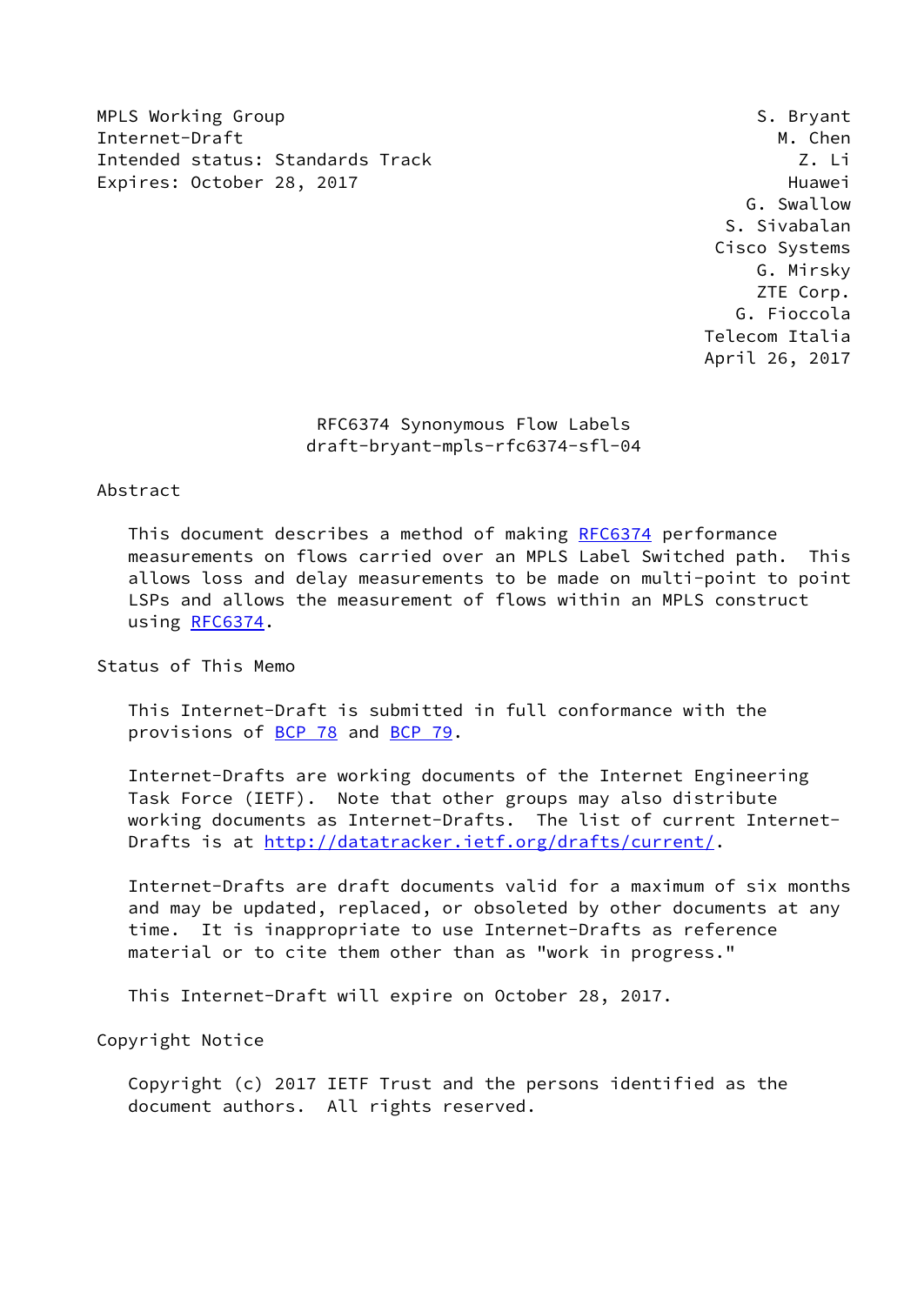# <span id="page-1-1"></span>Internet-Draft [RFC6374-](https://datatracker.ietf.org/doc/pdf/rfc6374)SFL April 2017

This document is subject to **[BCP 78](https://datatracker.ietf.org/doc/pdf/bcp78)** and the IETF Trust's Legal Provisions Relating to IETF Documents [\(http://trustee.ietf.org/license-info](http://trustee.ietf.org/license-info)) in effect on the date of publication of this document. Please review these documents carefully, as they describe your rights and restrictions with respect to this document. Code Components extracted from this document must include Simplified BSD License text as described in Section 4.e of

 the Trust Legal Provisions and are provided without warranty as described in the Simplified BSD License.

### Table of Contents

| 1.                                                                       | $\overline{2}$ |
|--------------------------------------------------------------------------|----------------|
| 2.                                                                       | $\overline{4}$ |
| RFC6374 Packet Loss Measurement with SFL<br>3.                           | $\overline{4}$ |
| RFC6374 Single Packet Delay Measurement<br>$\overline{4}$ .              | $\overline{4}$ |
| 5.<br>Data Service Packet Delay Measurement                              | $\overline{4}$ |
| 6.                                                                       | 6              |
| Multiple Packet Delay Characteristics<br>7.                              |                |
| $7.1$ . Method 1: Time Buckets                                           | $\frac{6}{7}$  |
| 7.2. Method 2 Classic Standard Deviation                                 | 9              |
| 7.2.1. RFC6374 Multi-Packet Delay Measurement Message Format             | 10             |
| 7.3. Per Packet Delay Measurement                                        | 11             |
|                                                                          | 11             |
|                                                                          | 13             |
| 9. Carrying RFC6374 Packets over an LSP using an SFL                     | 13             |
|                                                                          | 15             |
| $\underline{10}$ . Applicability to Pro-active and On-demand Measurement | 16             |
| 11. RFC6374 Combined Loss-Delay Measurement                              | 16             |
|                                                                          | 16             |
|                                                                          | 17             |
|                                                                          | 17             |
| $14.1$ . Allocation of PW Associated Channel Type                        | 17             |
| $14.2$ . MPLS Loss/Delay TLV Object                                      | 17             |
|                                                                          |                |
| 15.1. Normative References                                               | 17             |
| 15.2. Informative References                                             | 18             |
|                                                                          | 19             |

<span id="page-1-0"></span>[1](#page-1-0). Introduction

 [RFC6374] was originally designed for use as an OAM protocol for use with MPLS Transport Profile (MPLS-TP) [[RFC5921](https://datatracker.ietf.org/doc/pdf/rfc5921)] LSPs. MPLS-TP only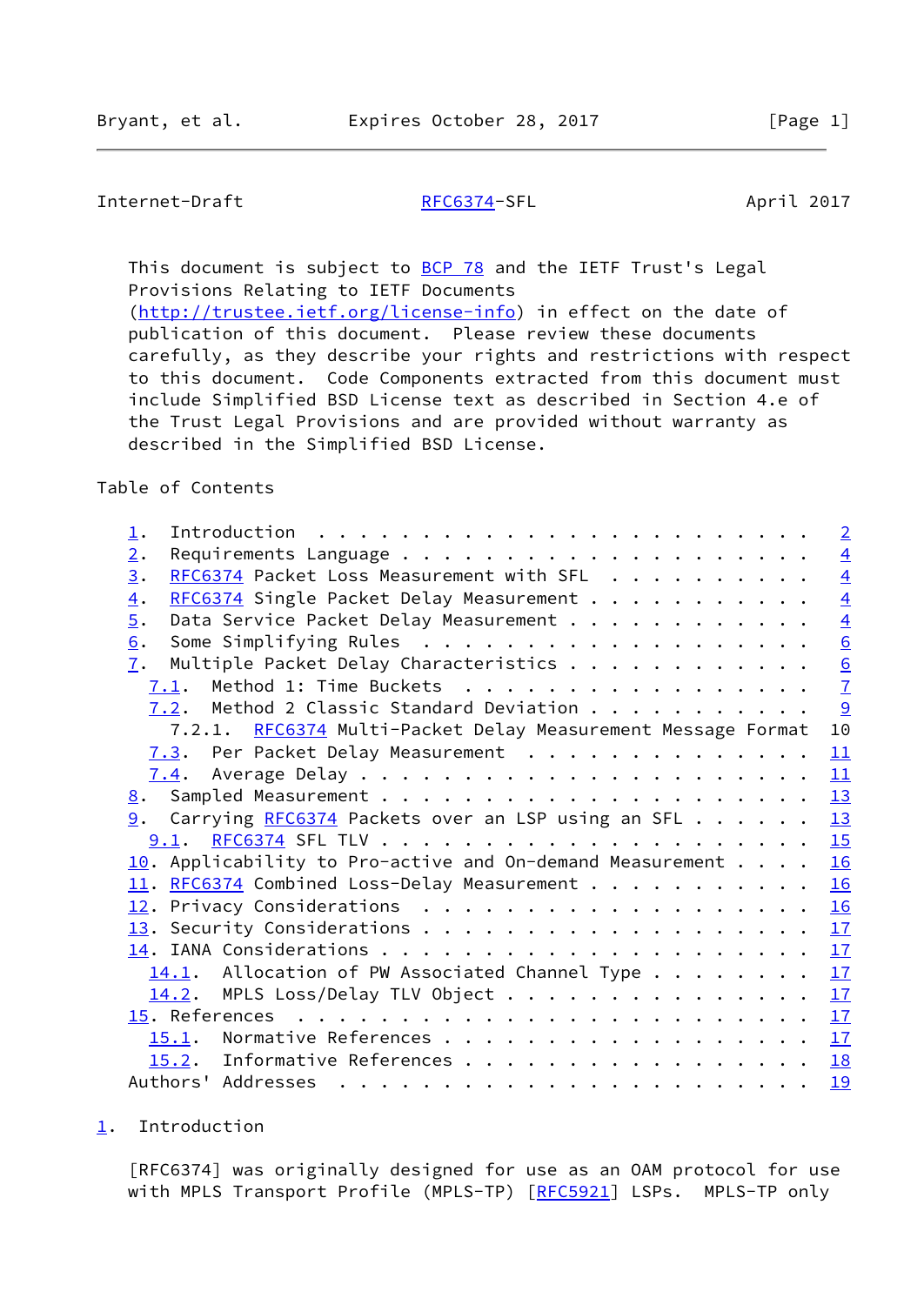supports point-to-point and point-to-multi-point LSPs. This document describes how to use [RFC6374](https://datatracker.ietf.org/doc/pdf/rfc6374) in the general MPLS case, and also introduces a number of more sophisticated measurements of applicability to both cases.

| Bryant, et al. | Expires October 28, 2017 | [Page 2] |
|----------------|--------------------------|----------|
|                |                          |          |

Internet-Draft [RFC6374-](https://datatracker.ietf.org/doc/pdf/rfc6374)SFL April 2017

<span id="page-2-0"></span> [I-D.ietf-mpls-flow-ident] describes the requirement for introducing flow identities when using [RFC6374](https://datatracker.ietf.org/doc/pdf/rfc6374) [[RFC6374\]](https://datatracker.ietf.org/doc/pdf/rfc6374) packet Loss Measurements (LM). In summary [RFC6374](https://datatracker.ietf.org/doc/pdf/rfc6374) uses the loss-measurement (LM) packet as the packet accounting demarcation point. Unfortunately this gives rise to a number of problems that may lead to significant packet accounting errors in certain situations. For example:

- 1. Where a flow is subjected to Equal Cost Multi-Path (ECMP) treatment packets can arrive out of order with respect to the LM packet.
- 2. Where a flow is subjected to ECMP treatment, packets can arrive at different hardware interfaces, thus requiring reception of an LM packet on one interface to trigger a packet accounting action on a different interface which may not be co-located with it. This is a difficult technical problem to address with the required degree of accuracy.
- 3. Even where there is no ECMP (for example on RSVP-TE, MPLS-TP LSPs and PWs) local processing may be distributed over a number of processor cores, leading to synchronization problems.
- 4. Link aggregation techniques may also lead to synchronization issues.
- 5. Some forwarder implementations have a long pipeline between processing a packet and incrementing the associated counter again leading to synchronization difficulties.

 An approach to mitigating these synchronization issue is described in [\[I-D.tempia-ippm-p3m](#page-20-1)] and [\[I-D.chen-ippm-coloring-based-ipfpm-framework](#page-20-2)] in which packets are batched by the sender and each batch is marked in some way such that adjacent batches can be easily recognized by the receiver.

An additional problem arises where the LSP is a multi-point to point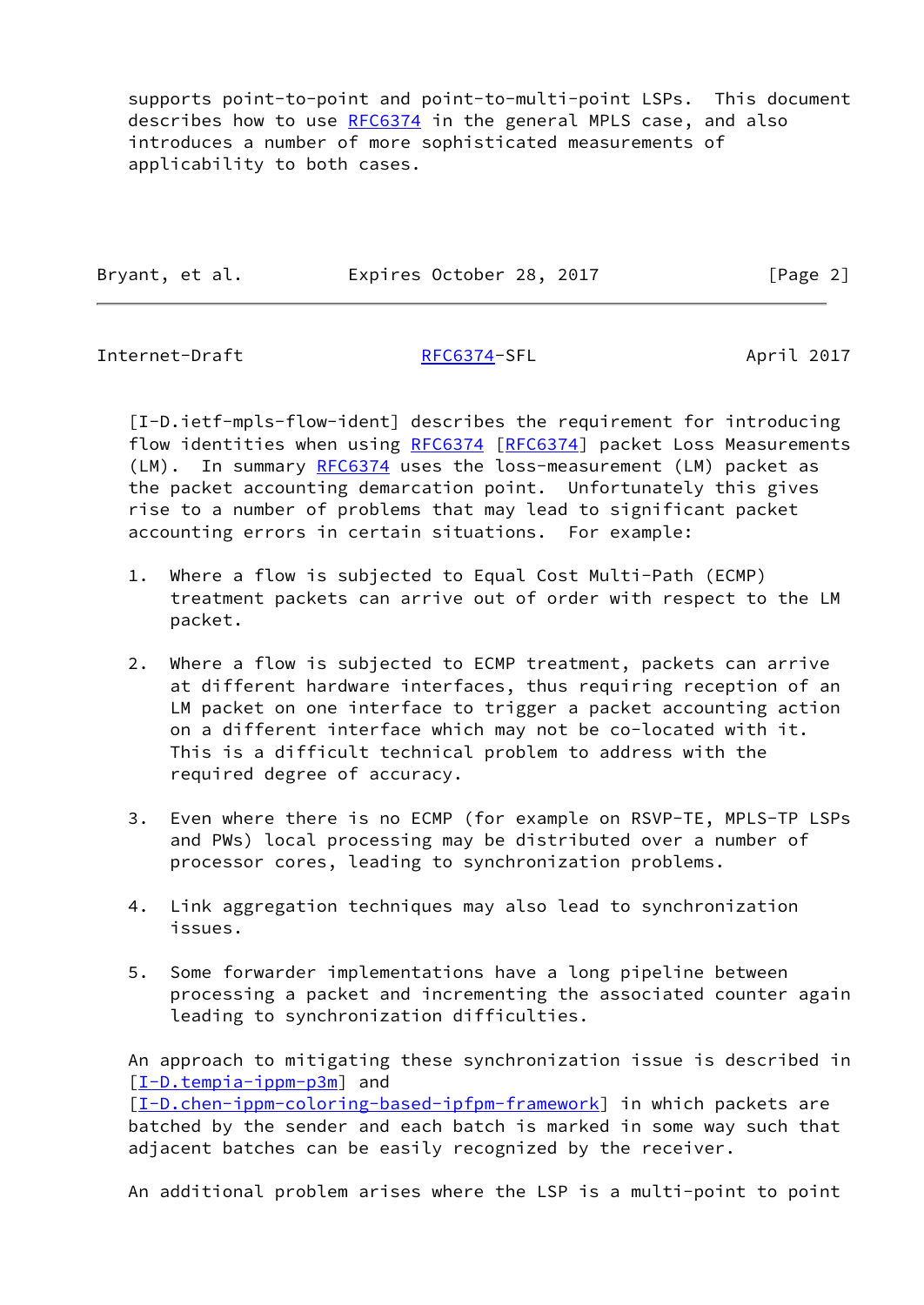LSP, since MPLS does not include a source address in the packet. Network management operations require the measurement of packet loss between a source and destination. It is thus necessary to introduce some source specific information into the packet to identify packet batches from a specific source.

 [I-D.bryant-mpls-sfl-framework] describes a method of encoding per flow instructions in an MPLS label stack using a technique called Synonymous Flow Labels (SFL) in which labels which mimic the behaviour of other labels provide the packet batch identifiers and enable the per batch packet accounting. This memo specifies how SFLs

| Bryant, et al. | Expires October 28, 2017 |  | [Page 3] |
|----------------|--------------------------|--|----------|
|----------------|--------------------------|--|----------|

<span id="page-3-1"></span>Internet-Draft [RFC6374-](https://datatracker.ietf.org/doc/pdf/rfc6374)SFL April 2017

are used to perform [RFC6374](https://datatracker.ietf.org/doc/pdf/rfc6374) packet loss and RFC6374 delay measurements.

<span id="page-3-0"></span>[2](#page-3-0). Requirements Language

 The key words "MUST", "MUST NOT", "REQUIRED", "SHALL", "SHALL NOT", "SHOULD", "SHOULD NOT", "RECOMMENDED", "NOT RECOMMENDED", "MAY", and "OPTIONAL" in this document are to be interpreted as described in [\[RFC2119](https://datatracker.ietf.org/doc/pdf/rfc2119)].

<span id="page-3-2"></span>[3](#page-3-2). [RFC6374](https://datatracker.ietf.org/doc/pdf/rfc6374) Packet Loss Measurement with SFL

 The data service packets of the flow being instrumented are grouped into batches, and all the packets within a batch are marked with the SFL [\[I-D.ietf-mpls-flow-ident](#page-2-0)] corresponding to that batch. The sender counts the number of packets in the batch. When the batch has completed and the sender is confident that all of the packets in that batch will have been received, the sender issues an [RFC6374](https://datatracker.ietf.org/doc/pdf/rfc6374) Query message to determine the number actually received and hence the number of packets lost. The [RFC6374](https://datatracker.ietf.org/doc/pdf/rfc6374) Query message is sent using the same SFL as the co-responding batch of data service packets. The format of the Query and Response packet is described in <u>Section 9</u>.

<span id="page-3-3"></span>[4](#page-3-3). [RFC6374](https://datatracker.ietf.org/doc/pdf/rfc6374) Single Packet Delay Measurement

 [RFC6374](https://datatracker.ietf.org/doc/pdf/rfc6374) describes how to measure the packet delay by measuring the transit time of an [RFC6374](https://datatracker.ietf.org/doc/pdf/rfc6374) packet over an LSP. Such a packet may not need to be carried over an SFL since the delay over a particular LSP should be a function of the TC bits.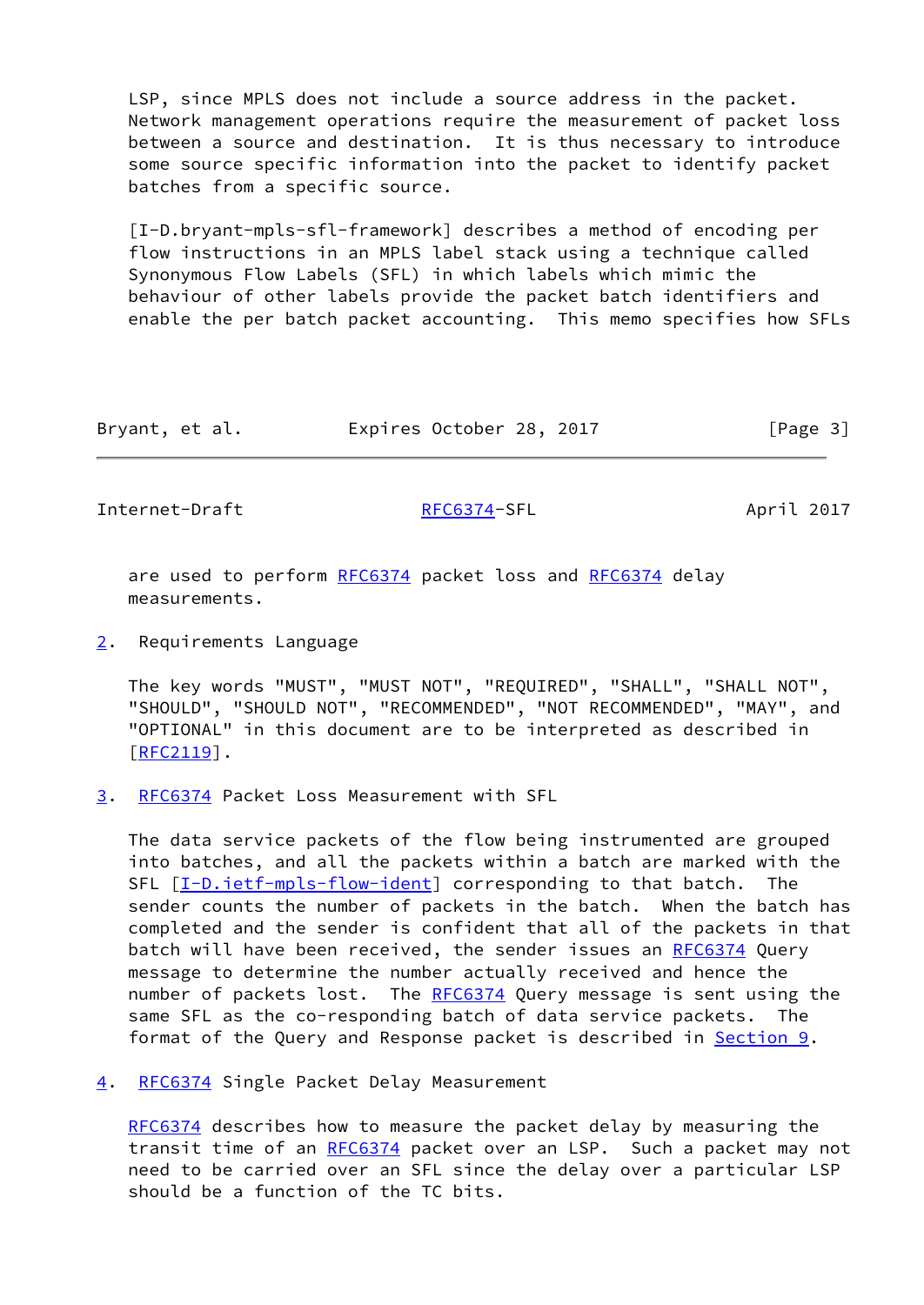However where SFLs are being used to monitor packet loss or where label inferred scheduling is used [[RFC3270](https://datatracker.ietf.org/doc/pdf/rfc3270)] then the SFL would be REQUIRED to ensure that the [RFC6374](https://datatracker.ietf.org/doc/pdf/rfc6374) packet which was being used as a proxy for a data service packet experienced a representative delay. The format of an [RFC6374](https://datatracker.ietf.org/doc/pdf/rfc6374) packet carried over the LSP using an SFL is shown in [Section 9](#page-13-2).

<span id="page-4-0"></span>[5](#page-4-0). Data Service Packet Delay Measurement

Where it is desired to more thoroughly instrument a packet flow and to determine the delay of a number of packets it is undesirable to send a large number of [RFC6374](https://datatracker.ietf.org/doc/pdf/rfc6374) packets acting as proxy data service packets [Section 4](#page-3-3). A method of directly measuring the delay characteristics of a batch of packets is therefore needed.

 Given the long intervals over which it is necessary to measure packet loss, it is not necessarily the case that the batch times for the two measurement types would be identical. This it is proposed that the

| Bryant, et al. | Expires October 28, 2017 | [Page 4] |
|----------------|--------------------------|----------|
|                |                          |          |

Internet-Draft [RFC6374-](https://datatracker.ietf.org/doc/pdf/rfc6374)SFL April 2017

 two measurements are relatively independent. The notion that they are relatively independent arises for the potential for the two batches to overlap in time, in which case either the delay batch time will need to be cut short or the loss time will need to be extended to allow correct reconciliation of the various counters.

The problem is illustrated in Figure 1 below:

(1) AAAAAAAAAABBBBBBBBBBAAAAAAAAAABBBBBBBBBB

SFL Marking of a packet batch for loss measurement

(2) AADDDDAAAABBBBBBBBBBAAAAAAAAAABBBBBBBBBB

SFL Marking of a subset if the packets for delay

(3) AAAAAAAADDDDBBBBBBBBAAAAAAAAAABBBBBBBBBB

 SFL Marking of a subset of the packets across a packet loss measurement boundary

(4) AACDCDCDAABBBBBBBBBBAAAAAAAAAABBBBBBBBBB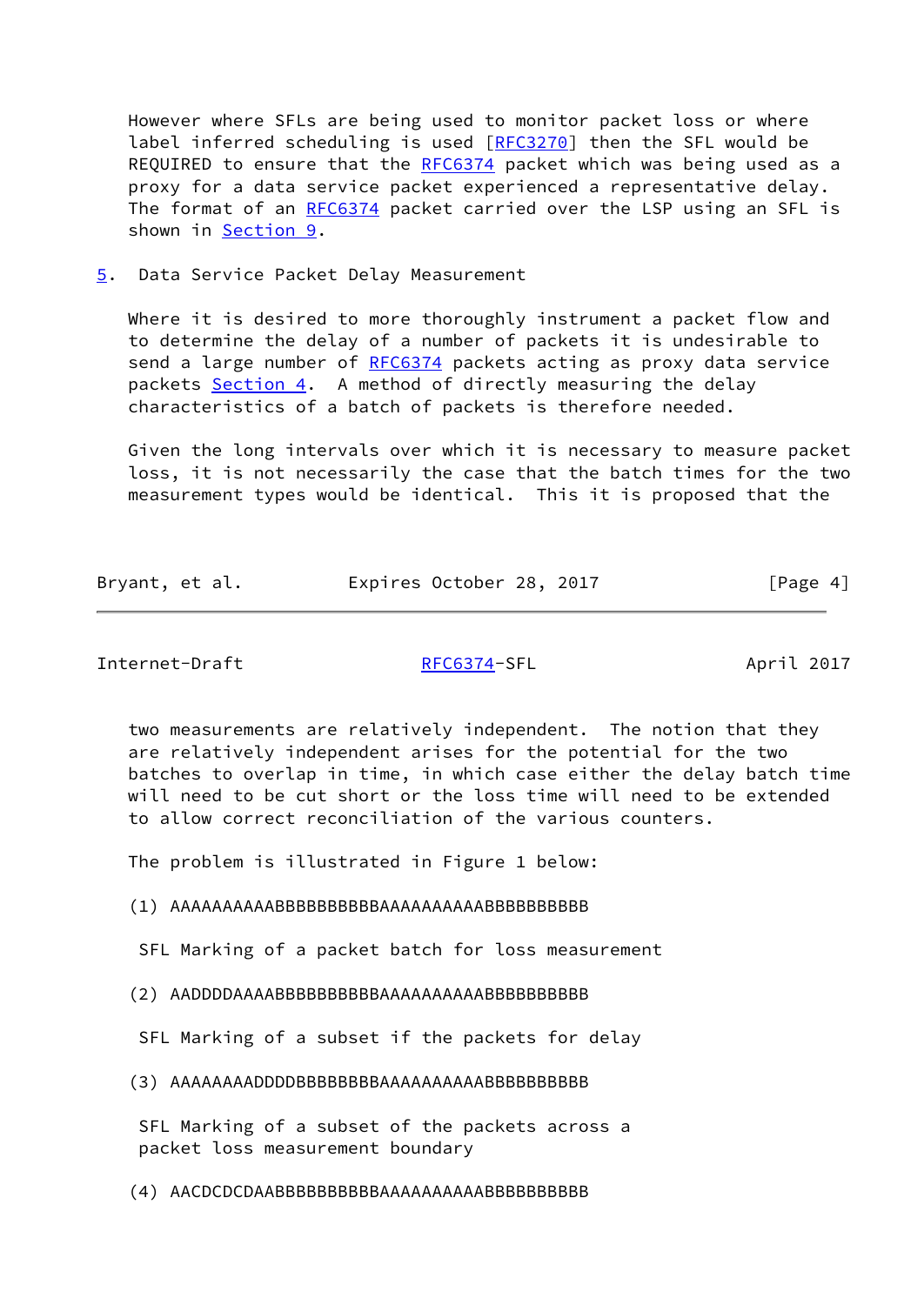The case of multiple delay measurements within a packet loss measurement

Figure 1: [RFC6734](https://datatracker.ietf.org/doc/pdf/rfc6734) Query Packet with SFL

 In case 1 of Figure 1 we show the case were loss measurement alone is being carried out on the flow under analysis. For illustrative purposes consider that in the time interval being analyzed, 10 packets always flow.

 Now consider case 2 of Figure 1 where a small batch of packets need to analyzed for delay. These are marked with a different SFL type indicating that they are to be monitored for both loss and delay. The SFL=A indicates loss batch A, SFL=D indicates a batch of packets that are to be instrumented for delay, but SFL D is synonymous with SFL A, which in turn is synonymous with the underlying FEC. Thus a packet marked D will be accumulated into the A loss batch, into the delay statistics and will be forwarded as normal. Whether the packet is actually counted twice (for loss and delay) or whether the two counters are reconciled during reporting is a local matter.

 Now consider case 3 of Figure 1 where a small batch of packets are marked for delay across a loss batch boundary. These packets need to considered as part of batch A or a part of batch B, and any [RFC6374](https://datatracker.ietf.org/doc/pdf/rfc6374)

| Bryant, et al. | Expires October 28, 2017 |  | [Page 5] |  |
|----------------|--------------------------|--|----------|--|
|                |                          |  |          |  |

<span id="page-5-1"></span>Internet-Draft [RFC6374-](https://datatracker.ietf.org/doc/pdf/rfc6374)SFL April 2017

 Query needs to take place after all the packets A or D (which ever option is chosen) have arrived at the receiving LSR.

 Now consider case 4 of Figure 1. Here we have a case where it is required to take a number of delay measurements within a batch of packets that we are measuring for loss. To do this we need two SFLs for delay (C and D) and alternate between them (on a delay batch by delay batch basis) for the purposes of measuring the delay characteristics of the different batches of packets.

<span id="page-5-0"></span>[6](#page-5-0). Some Simplifying Rules

 It is possible to construct a large set of overlapping measurement type, in terms of loss, delay, loss and delay and batch overlap. If we allow all combination of cases, this leads to configuration,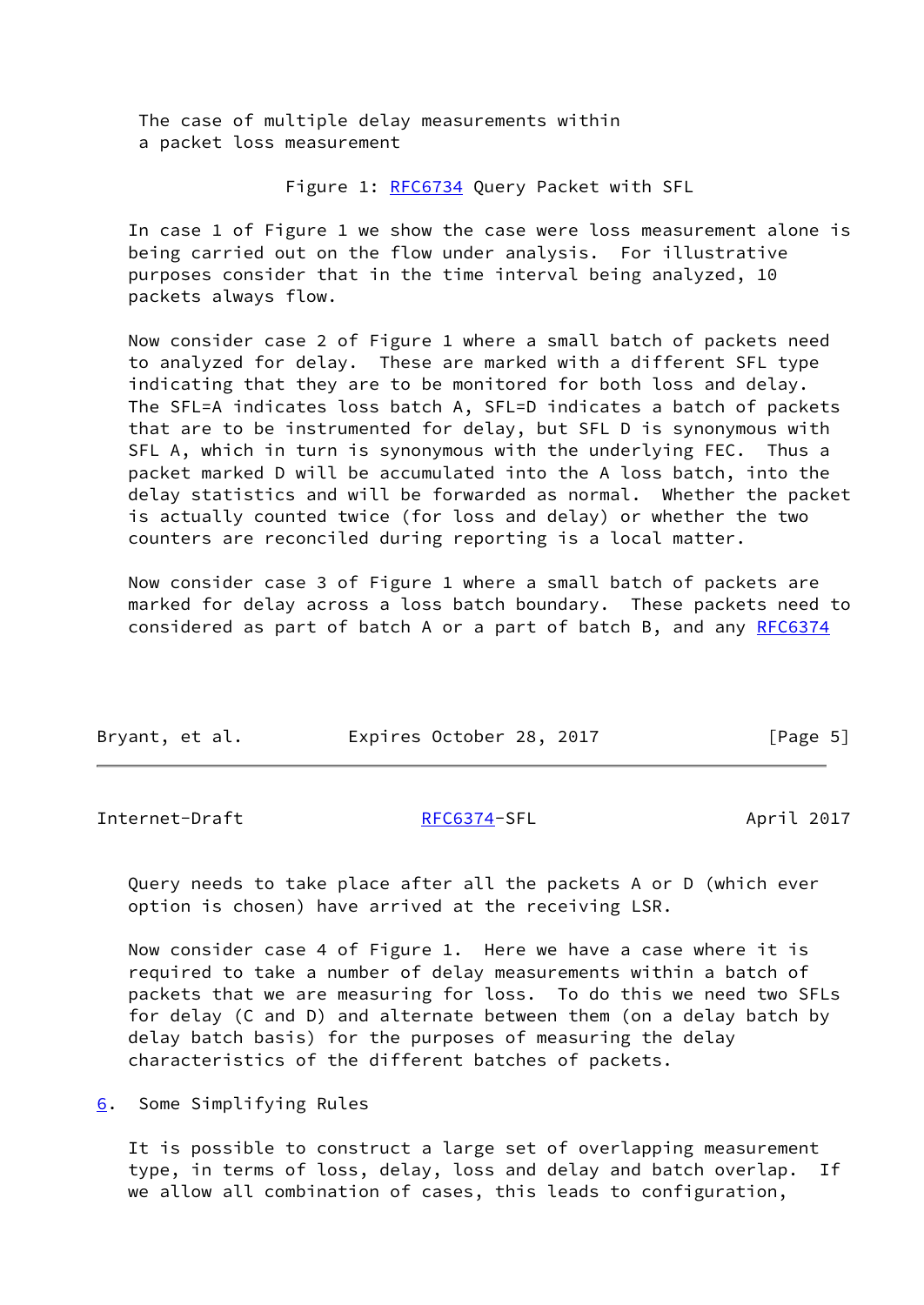testing and implementation complexity and hence increased operation and capital cost. The following simplifying rules represent the default case:

- 1. Any system that needs to measure delay MUST be able to measure loss.
- 2. Any system that is to measure delay MUST be configured to measure loss. Whether the loss statistics are collected or not is a local matter.
- 3. A delay measurement MAY start at any point during a loss measurement batch, subject to rule 4.
- 4. A delay measurement interval MUST be short enough that it will complete before the enclosing loss batch completes.
- 5. The duration of a second delay (D in Figure 1 batch must be such that all packets from the packets belonging to a first delay batch (C in Figure 1)will have been received before the second delay batch completes.

 Given that the sender controls both the start and duration of a loss and a delay packet batch, these rules are readily implemented in the control plane.

<span id="page-6-0"></span>[7](#page-6-0). Multiple Packet Delay Characteristics

 A number of methods are described. The expectation is that the MPLS WG possibly with the assistance of the IPPM WG will select one or maybe more than one of these methods for standardization.

Three Methods are discussed:

| Bryant, et al. | Expires October 28, 2017 | [Page 6] |
|----------------|--------------------------|----------|
|                |                          |          |

<span id="page-6-2"></span>Internet-Draft [RFC6374-](https://datatracker.ietf.org/doc/pdf/rfc6374)SFL April 2017

- 1. Time Buckets
- 2. Classic Standard Deviation
- 3. Average Delay
- <span id="page-6-1"></span>[7.1](#page-6-1). Method 1: Time Buckets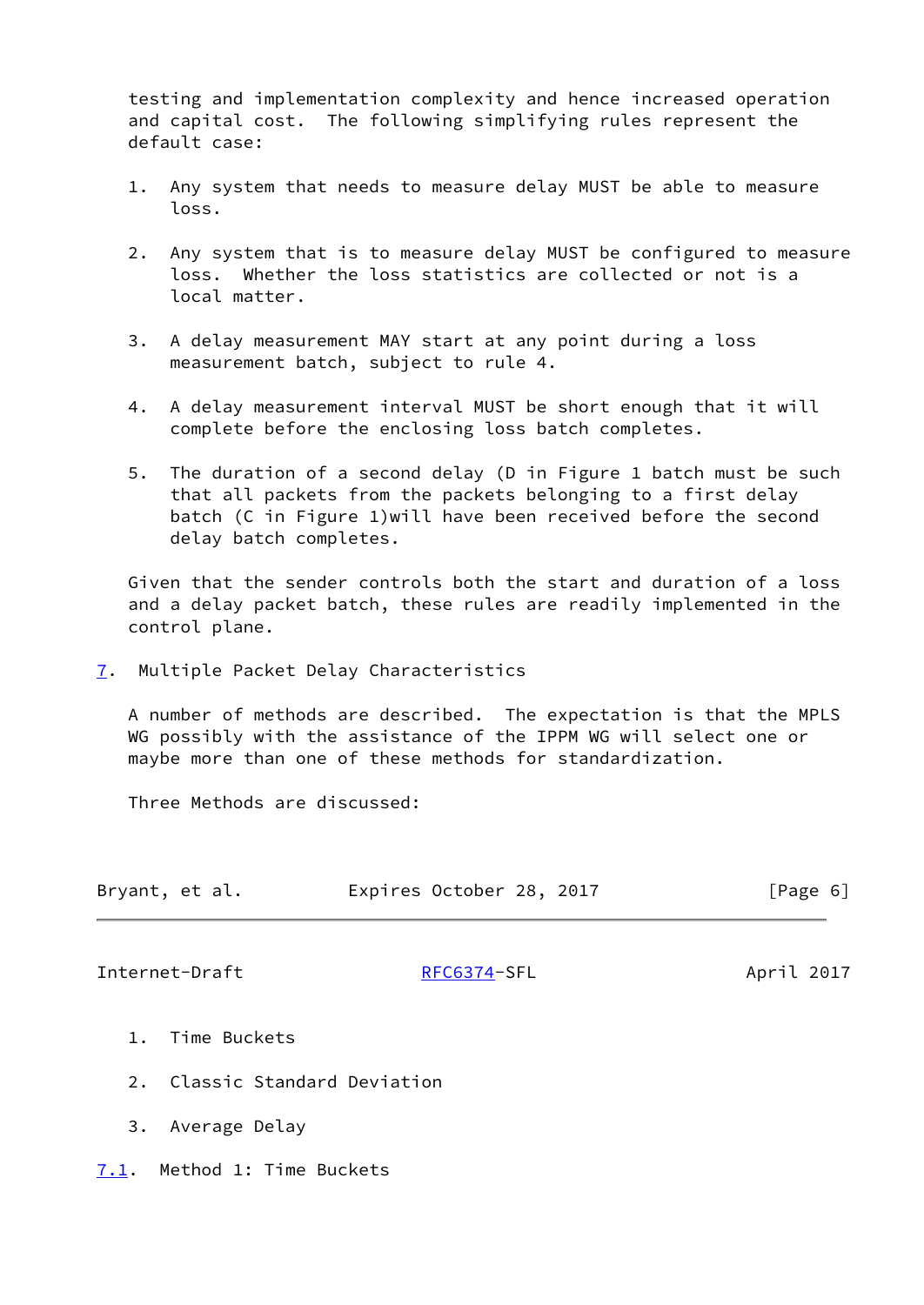In this method the receiving LSR measures the inter-packet gap, classifies the delay into a number of delay buckets and records the number of packets in each bucket. As an example, if the operator were concerned about packets with a delay of up to 1us, 2us, 4us, 8us, and over 8us then there would be five buckets and packets that arrived up to 1us would cause the 1us bucket counter to increase, between 1us and 2us the 2us bucket counter would increase etc. In practice it might be better in terms of processing and potential parallelism if, when a packet had a delay relative to its predecessor of 2us both the up to 1us and the 2us counter were incremented and any more detailed information was calculated in the analytics system.

 This method allows the operator to see more structure in the jitter characteristics than simply measuring the average jitter, and avoids the complication of needing to perform a per packet multiply, but will probably need to time intervals between buckets to be programmable by the operator.

 The packet format of an [RFC6374](https://datatracker.ietf.org/doc/pdf/rfc6374) Bucket Jitter Measurement Message is shown below:

| Bryant, et al. | Expires October 28, 2017 | [Page 7]   |
|----------------|--------------------------|------------|
| Internet-Draft | RFC6374-SFL              | April 2017 |
| $\Theta$       |                          | 3          |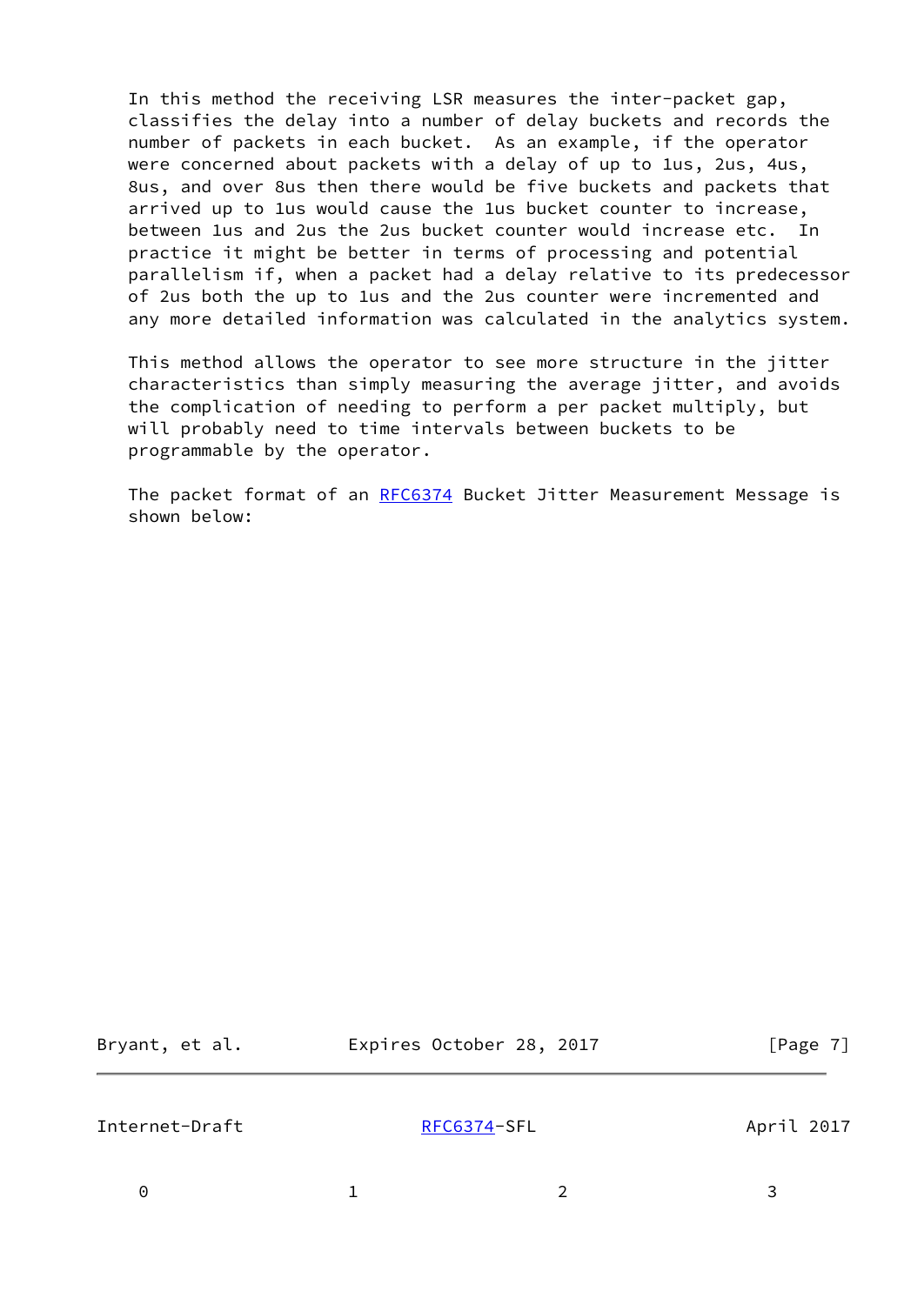0 1 2 3 4 5 6 7 8 9 0 1 2 3 4 5 6 7 8 9 0 1 2 3 4 5 6 7 8 9 0 1 +-+-+-+-+-+-+-+-+-+-+-+-+-+-+-+-+-+-+-+-+-+-+-+-+-+-+-+-+-+-+-+-+ |Version| Flags | Control Code | Message Length +-+-+-+-+-+-+-+-+-+-+-+-+-+-+-+-+-+-+-+-+-+-+-+-+-+-+-+-+-+-+-+-+ QTF | RTF | RPTF | Reserved +-+-+-+-+-+-+-+-+-+-+-+-+-+-+-+-+-+-+-+-+-+-+-+-+-+-+-+-+-+-+-+-+ Session Identifier | DS +-+-+-+-+-+-+-+-+-+-+-+-+-+-+-+-+-+-+-+-+-+-+-+-+-+-+-+-+-+-+-+-+ | Number of | Reserved | Buckets | | +-+-+-+-+-+-+-+-+-+-+-+-+-+-+-+-+-+-+-+-+-+-+-+-+-+-+-+-+-+-+-+-+ Interval in 10ns units | | +-+-+-+-+-+-+-+-+-+-+-+-+-+-+-+-+-+-+-+-+-+-+-+-+-+-+-+-+-+-+-+-+ Number pkts in Bucket | | +-+-+-+-+-+-+-+-+-+-+-+-+-+-+-+-+-+-+-+-+-+-+-+-+-+-+-+-+-+-+-+-+ ~ ~ ~ ~ +-+-+-+-+-+-+-+-+-+-+-+-+-+-+-+-+-+-+-+-+-+-+-+-+-+-+-+-+-+-+-+-+ ~ ~ TLV Block +-+-+-+-+-+-+-+-+-+-+-+-+-+-+-+-+-+-+-+-+-+-+-+-+-+-+-+-+-+-+-+-+

Figure 2: Bucket Jitter Measurement Message Format

 The Version, Flags, Control Code, Message Length, QTF, RTF, RPTF, Session Identifier, and DS Fields are as defined in [section](https://datatracker.ietf.org/doc/pdf/rfc6374#section-3.7) 3.7 of RFC6374. The remaining fields are as follows:

- o Number of Buckets in the measurement
- o Reserved must be sent as zero and ignored on receipt
- o Interval in 10ns units is the inter-packet interval for this bucket
- o Number Pkts in Bucket is the number of packets found in this bucket.

 There will be a number of Interval/Number pairs depending on the number of buckets being specified by the Querier. If an [RFC6374](https://datatracker.ietf.org/doc/pdf/rfc6374) message is being used to configure the buckets, (i.e. the responder is creating or modifying the buckets according to the intervals in the Query message), then the Responder MUST respond with 0 packets in each bucket until it has been configured for a full measurement period. This indicates that it was configured at the time of the

Bryant, et al. Expires October 28, 2017 [Page 8]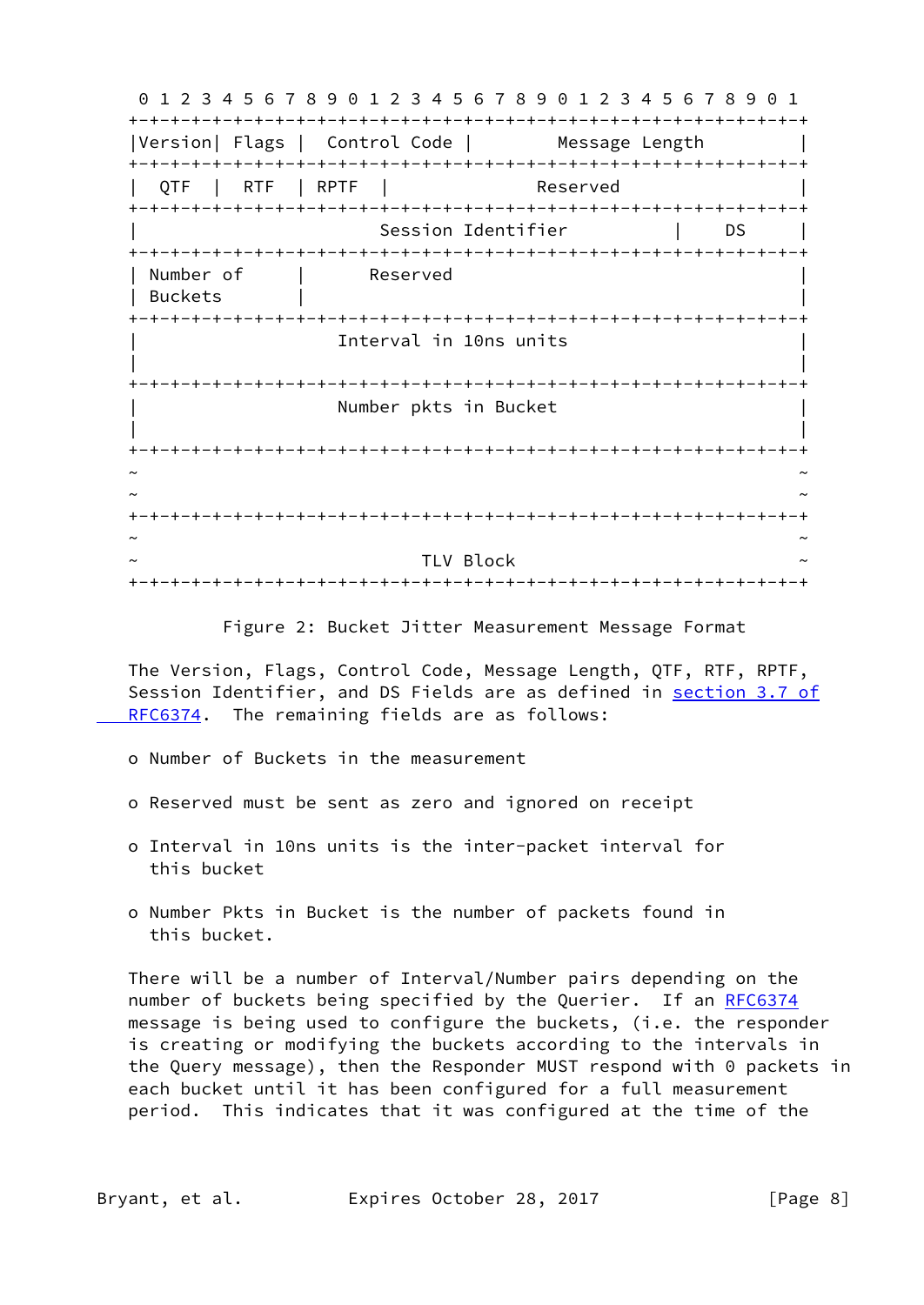<span id="page-9-1"></span> last response message, and thus the response is valid for the whole interval. As per the [[RFC6374](https://datatracker.ietf.org/doc/pdf/rfc6374)] convention the Number of pkts in Bucket fields are included in the Query message and set to zero.

Out of band configuration is permitted by this mode of operation.

 Note this is a departure from the normal fixed format used in [RFC6374](https://datatracker.ietf.org/doc/pdf/rfc6374). We need to establish if this is problematic or not.

This [RFC6374](https://datatracker.ietf.org/doc/pdf/rfc6374) message is carried over an LSP in the way described in [\[RFC6374](https://datatracker.ietf.org/doc/pdf/rfc6374)] and over an LSP with an SFL as described in [Section 9.](#page-13-2)

<span id="page-9-0"></span>[7.2](#page-9-0). Method 2 Classic Standard Deviation

 In this method, provision is made for reporting the following delay characteristics:

- 1. Number of packets in the batch (n).
- 2. Sum of delays in a batch (S)
- 3. Maximum Delay.
- 4. Minimum Delay.
- 5. Sum of squares of Inter-packet delay (SS).

 Characteristic's 1 and 2 give the mean delay. Measuring the delay of each pair in the batch is discussed in **[Section 7.3](#page-11-0).** 

Characteristics 3 and 4 give the outliers.

 Characteristics 1, 2 and 5 can be used to calculate the variance of the inter-packet gap and hence the standard deviation giving a view of the distribution of packet delays and hence the jitter. The equation for the variance (var) is given by:

 $var = (SS - S*S/n)/(n-1)$ 

 There is some concern over the use of this algorithm for measuring variance, because SS and S\*S/n can be similar numbers, particularly where variance is low. However the method commends it self by not requiring a division in the hardware. A future version of this document will look at using improved statistical methods such as the assumed mean.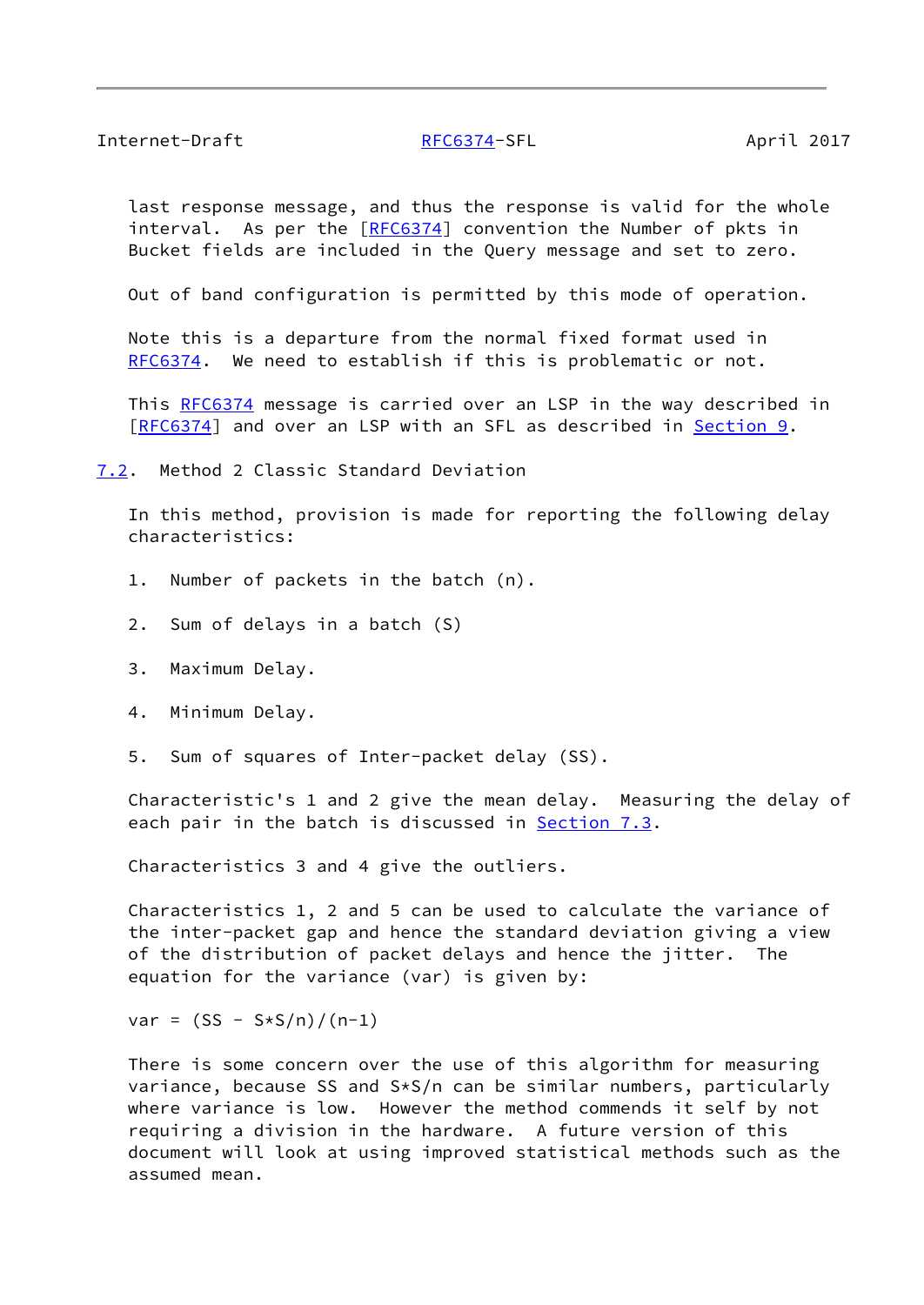Internet-Draft [RFC6374-](https://datatracker.ietf.org/doc/pdf/rfc6374)SFL April 2017

<span id="page-10-0"></span>[7.2.1](#page-10-0). [RFC6374](https://datatracker.ietf.org/doc/pdf/rfc6374) Multi-Packet Delay Measurement Message Format

The packet format of an [RFC6374](https://datatracker.ietf.org/doc/pdf/rfc6374) Multi-Packet Delay Measurement Message is shown below:

0 1 2 3 0 1 2 3 4 5 6 7 8 9 0 1 2 3 4 5 6 7 8 9 0 1 2 3 4 5 6 7 8 9 0 1 +-+-+-+-+-+-+-+-+-+-+-+-+-+-+-+-+-+-+-+-+-+-+-+-+-+-+-+-+-+-+-+-+ |Version| Flags | Control Code | Message Length +-+-+-+-+-+-+-+-+-+-+-+-+-+-+-+-+-+-+-+-+-+-+-+-+-+-+-+-+-+-+-+-+ QTF | RTF | RPTF | Reserved +-+-+-+-+-+-+-+-+-+-+-+-+-+-+-+-+-+-+-+-+-+-+-+-+-+-+-+-+-+-+-+-+ Session Identifier | DS | +-+-+-+-+-+-+-+-+-+-+-+-+-+-+-+-+-+-+-+-+-+-+-+-+-+-+-+-+-+-+-+-+ Number of Packets | | +-+-+-+-+-+-+-+-+-+-+-+-+-+-+-+-+-+-+-+-+-+-+-+-+-+-+-+-+-+-+-+-+ Sum of Delays for Batch | | +-+-+-+-+-+-+-+-+-+-+-+-+-+-+-+-+-+-+-+-+-+-+-+-+-+-+-+-+-+-+-+-+ Minimum Delay | | +-+-+-+-+-+-+-+-+-+-+-+-+-+-+-+-+-+-+-+-+-+-+-+-+-+-+-+-+-+-+-+-+ Maximum Delay | | +-+-+-+-+-+-+-+-+-+-+-+-+-+-+-+-+-+-+-+-+-+-+-+-+-+-+-+-+-+-+-+-+ Sum of squares of Inter-packet delay | | +-+-+-+-+-+-+-+-+-+-+-+-+-+-+-+-+-+-+-+-+-+-+-+-+-+-+-+-+-+-+-+-+ ~ ~ TLV Block +-+-+-+-+-+-+-+-+-+-+-+-+-+-+-+-+-+-+-+-+-+-+-+-+-+-+-+-+-+-+-+-+

Figure 3: Multi-packet Delay Measurement Message Format

 The Version, Flags, Control Code, Message Length, QTF, RTF, RPTF, Session Identifier, and DS Fields are as defined in [section](https://datatracker.ietf.org/doc/pdf/rfc6374#section-3.7) 3.7 of  [RFC6374.](https://datatracker.ietf.org/doc/pdf/rfc6374#section-3.7) The remaining fields are as follows: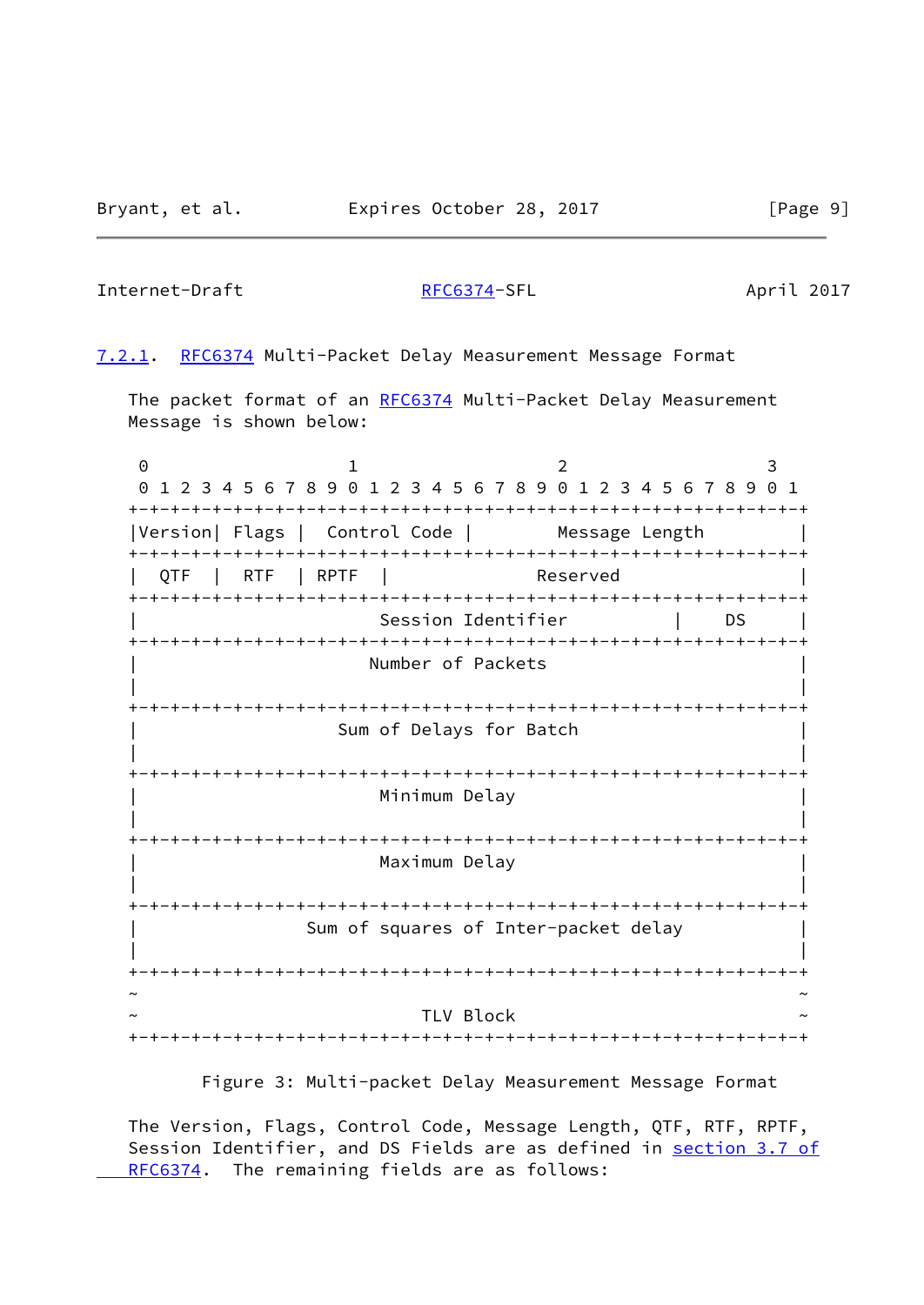|  | Expires October 28, 2017 | Bryant, et al. |
|--|--------------------------|----------------|
|--|--------------------------|----------------|

 $[Page 10]$ 

<span id="page-11-1"></span>Internet-Draft [RFC6374-](https://datatracker.ietf.org/doc/pdf/rfc6374)SFL April 2017

- o Number of Packets is the number of packets in this batch
- o Sum of Delays for Batch is the duration of the batch in the time measurement format specified in the RTF field.
- o Minimum Delay is the minimum inter-packet gap observed during the batch in the time format specified in the RTF field.
- o Maximum Delay is the maximum inter-packet gap observed during the batch in the time format specified in the RTF field.

This [RFC6374](https://datatracker.ietf.org/doc/pdf/rfc6374) message is carried over an LSP in the way described in [\[RFC6374](https://datatracker.ietf.org/doc/pdf/rfc6374)] and over an LSP with an SFL as described in <u>Section 9</u>.

<span id="page-11-0"></span>[7.3](#page-11-0). Per Packet Delay Measurement

 If detailed packet delay measurement is required then it might be possible to record the inter-packet gap for each packet pair. In other that exception cases of slow flows or small batch sizes, this would create a large demand on storage in the instrumentation system, bandwidth to such a storage system and bandwidth to the analytics system. Such a measurement technique is outside the scope of this document.

<span id="page-11-2"></span>[7.4](#page-11-2). Average Delay

 Introduced in [[I-D.ietf-ippm-alt-mark](#page-20-3)] is the concept of a one way delay measurement in which the average time of arrival of a set of packets is measured. In this approach the packet is time-stamped at arrival and the Responder returns the sum of the time-stamps and the number of times-tamps. From this the analytics engine can determine the mean delay. An alternative model is that the Responder returns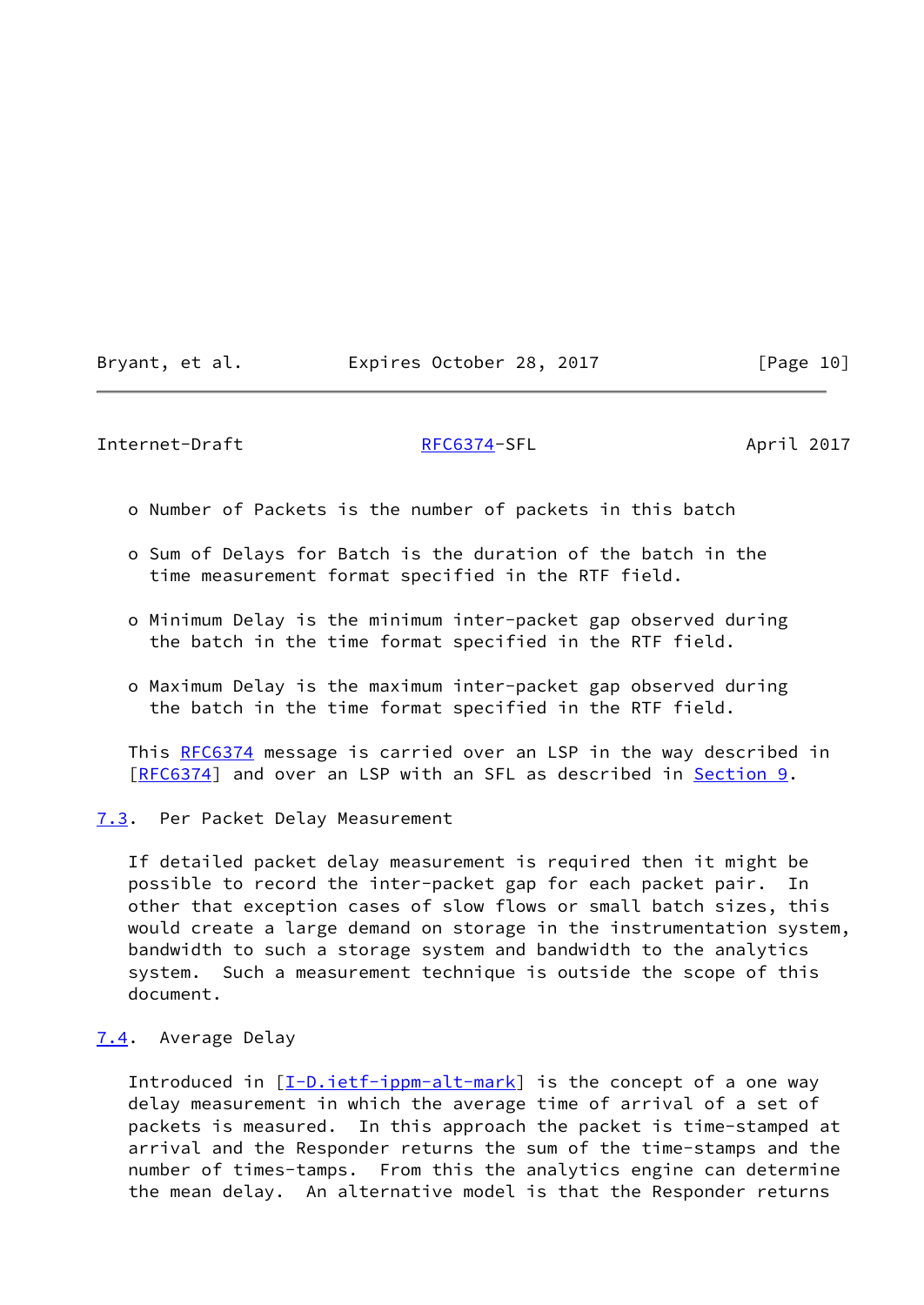the time stamp of the first and last packet and the number of packets. This method has the advantage of allowing the average delay to be determined at a number of points along the packet path and allowing the components of the delay to be characterized.

The packet format of an [RFC6374](https://datatracker.ietf.org/doc/pdf/rfc6374) Average Delay Measurement Message is shown below:

| Bryant, et al. | Expires October 28, 2017 | [Page 11] |
|----------------|--------------------------|-----------|
|                |                          |           |

Internet-Draft [RFC6374-](https://datatracker.ietf.org/doc/pdf/rfc6374)SFL April 2017

0 1 2 3 0 1 2 3 4 5 6 7 8 9 0 1 2 3 4 5 6 7 8 9 0 1 2 3 4 5 6 7 8 9 0 1 +-+-+-+-+-+-+-+-+-+-+-+-+-+-+-+-+-+-+-+-+-+-+-+-+-+-+-+-+-+-+-+-+ |Version| Flags | Control Code | Message Length | +-+-+-+-+-+-+-+-+-+-+-+-+-+-+-+-+-+-+-+-+-+-+-+-+-+-+-+-+-+-+-+-+ QTF | RTF | RPTF | Reserved +-+-+-+-+-+-+-+-+-+-+-+-+-+-+-+-+-+-+-+-+-+-+-+-+-+-+-+-+-+-+-+-+ Session Identifier | DS +-+-+-+-+-+-+-+-+-+-+-+-+-+-+-+-+-+-+-+-+-+-+-+-+-+-+-+-+-+-+-+-+ Number of Packets | | +-+-+-+-+-+-+-+-+-+-+-+-+-+-+-+-+-+-+-+-+-+-+-+-+-+-+-+-+-+-+-+-+ | Time of First Packet | | | +-+-+-+-+-+-+-+-+-+-+-+-+-+-+-+-+-+-+-+-+-+-+-+-+-+-+-+-+-+-+-+-+ | Time of Last Packet | | | +-+-+-+-+-+-+-+-+-+-+-+-+-+-+-+-+-+-+-+-+-+-+-+-+-+-+-+-+-+-+-+-+ Sum of Timestamps of Batch | | +-+-+-+-+-+-+-+-+-+-+-+-+-+-+-+-+-+-+-+-+-+-+-+-+-+-+-+-+-+-+-+-+ ~ ~ TLV Block +-+-+-+-+-+-+-+-+-+-+-+-+-+-+-+-+-+-+-+-+-+-+-+-+-+-+-+-+-+-+-+-+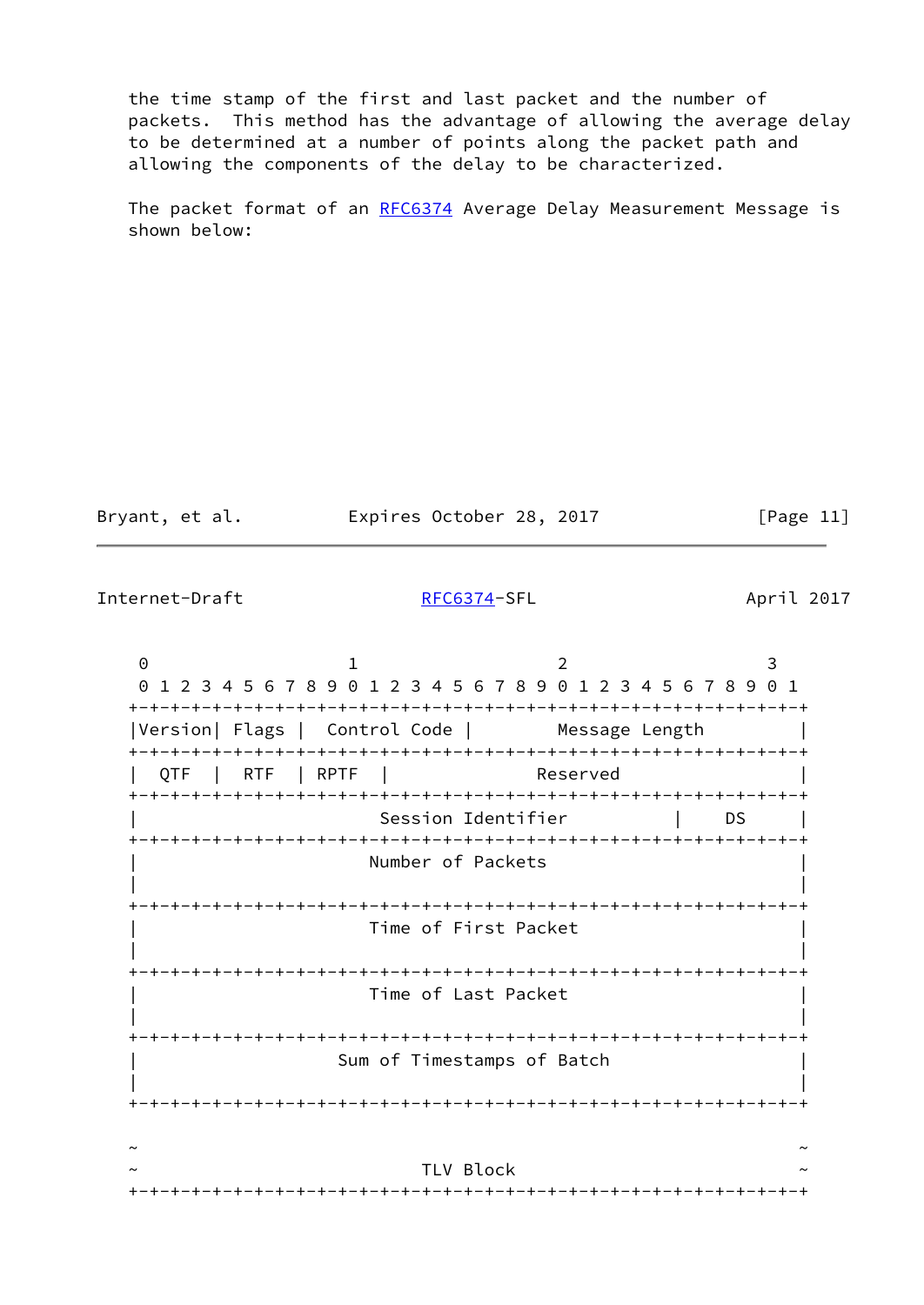Figure 4: Average Delay Measurement Message Format

 The Version, Flags, Control Code, Message Length, QTF, RTF, RPTF, Session Identifier, and DS Fields are as defined in [section](https://datatracker.ietf.org/doc/pdf/rfc6374#section-3.7) 3.7 of  [RFC6374.](https://datatracker.ietf.org/doc/pdf/rfc6374#section-3.7) The remaining fields are as follows:

- o Number of Packets is the number of packets in this batch.
- o Time of First Packet is the time of arrival of the first packet in the batch.
- o Time of Last Packet is the time of arrival of the last packet in the batch.
- o Sum of Timestamps of Batch.

 This [RFC6374](https://datatracker.ietf.org/doc/pdf/rfc6374) message is carried over an LSP in the way described in [\[RFC6374](https://datatracker.ietf.org/doc/pdf/rfc6374)] and over an LSP with an SFL as described in [Section 9.](#page-13-2) As is the convention with [RFC6374](https://datatracker.ietf.org/doc/pdf/rfc6374), the Query message contains placeholders for the Response message. The placeholders are sent as zero.

| Expires October 28, 2017<br>Bryant, et al. | [Page 12] |
|--------------------------------------------|-----------|
|--------------------------------------------|-----------|

<span id="page-13-1"></span>Internet-Draft [RFC6374-](https://datatracker.ietf.org/doc/pdf/rfc6374)SFL April 2017

<span id="page-13-0"></span>[8](#page-13-0). Sampled Measurement

 In the discussion so far it has been assumed that we would measure the delay characteristics of every packet in a delay measurement interval defined by an SL of constant colour. In [\[I-D.ietf-ippm-alt-mark](#page-20-3)] the concept of a sampled measurement is considered. That is the Responder only measures a packet at the start of a group of packets being marked for delay measurement by a particular colour, rather than every packet in the marked batch. A measurement interval is not defined by the duration of a marked batch of packets but the interval between a pair of [RFC6374](https://datatracker.ietf.org/doc/pdf/rfc6374) packets taking a readout of the delay characteristic. This approach has the advantage that the measurement is not impacted by ECMP effects.

<span id="page-13-2"></span>[9](#page-13-2). Carrying [RFC6374](https://datatracker.ietf.org/doc/pdf/rfc6374) Packets over an LSP using an SFL

The packet format of an [RFC6374](https://datatracker.ietf.org/doc/pdf/rfc6374) Query message using SFLs is shown in Figure 5.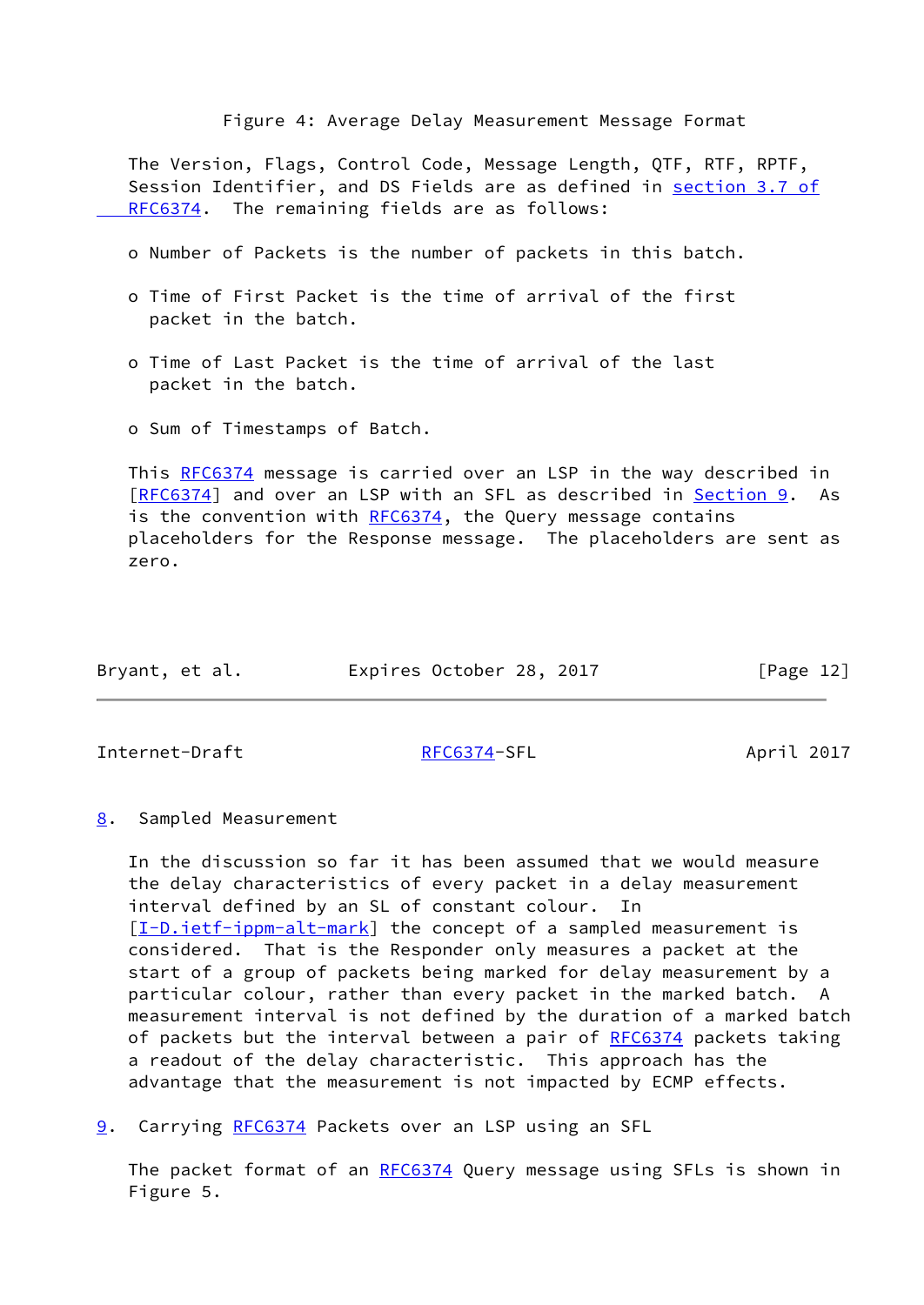Bryant, et al. **Expires October 28, 2017** [Page 13]

# Internet-Draft [RFC6374-](https://datatracker.ietf.org/doc/pdf/rfc6374)SFL April 2017

 +-------------------------------+ | |  $\begin{array}{ccc} \vert & & \vert & \vert \end{array}$  LSP  $\begin{array}{ccc} \vert & & \vert & \vert \end{array}$  | Label | +-------------------------------+ | | | Synonymous Flow | | Label | +-------------------------------+ | | | GAL |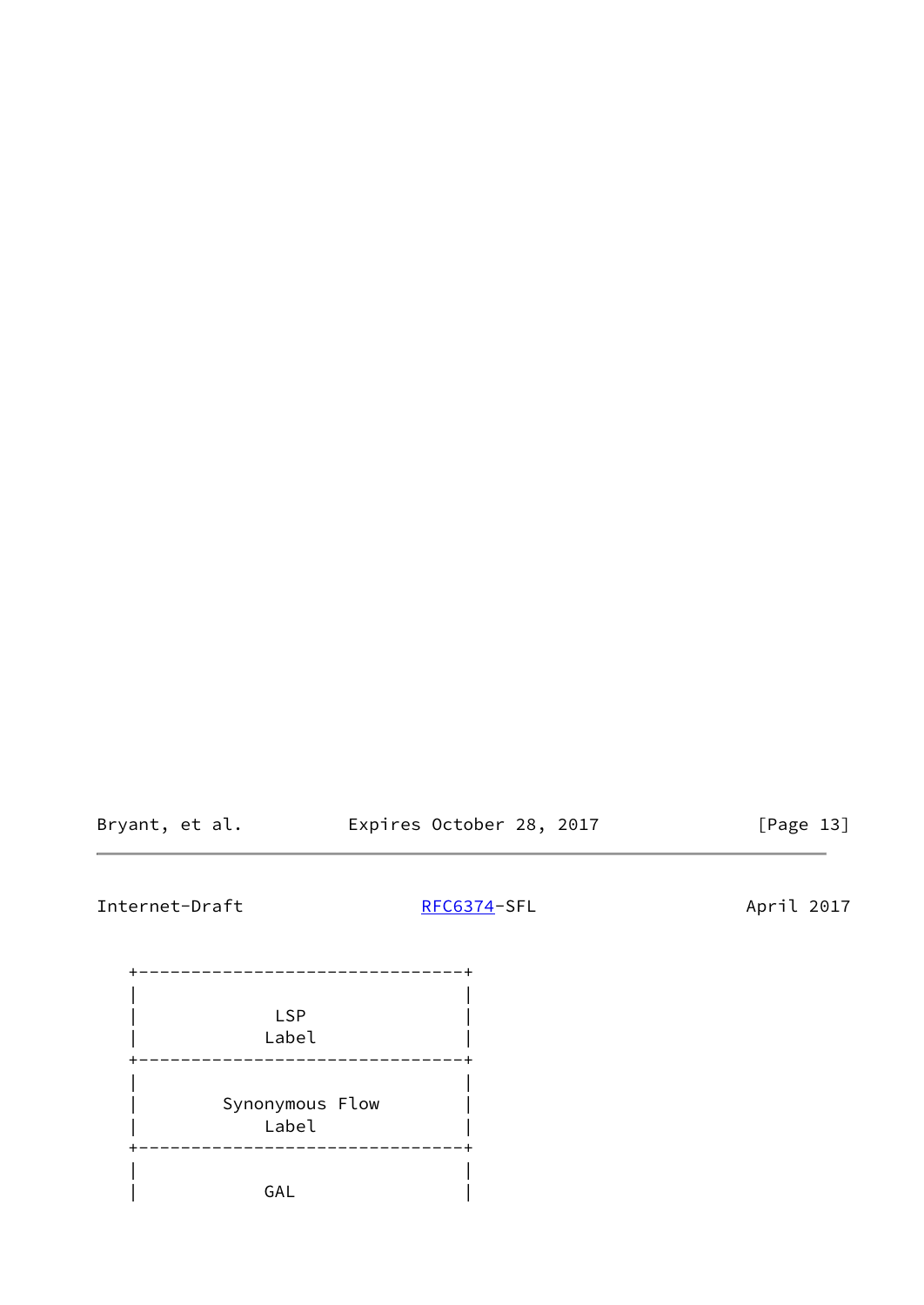

### Figure 5: [RFC6734](https://datatracker.ietf.org/doc/pdf/rfc6734) Query Packet with SFL

 The MPLS label stack is exactly the same as that used for the user data service packets being instrumented except for the inclusion of the GAL [\[RFC5586](https://datatracker.ietf.org/doc/pdf/rfc5586)] to allow the receiver to distinguish between normal data packets and OAM packets. Since the packet loss measurements are being made on the data service packets, an [RFC6374](https://datatracker.ietf.org/doc/pdf/rfc6374) direct loss measurement is being made, and which is indicated by the type field in the ACH (Type =  $0 \times 000$ A).

| Bryant, et al. | Expires October 28, 2017 |  | [Page 14] |
|----------------|--------------------------|--|-----------|
|----------------|--------------------------|--|-----------|

<span id="page-15-0"></span>Internet-Draft [RFC6374-](https://datatracker.ietf.org/doc/pdf/rfc6374)SFL April 2017

The [RFC6374](https://datatracker.ietf.org/doc/pdf/rfc6374) measurement message consists of the three components, the [RFC6374](https://datatracker.ietf.org/doc/pdf/rfc6374) fixed header as specified in [\[RFC6374](https://datatracker.ietf.org/doc/pdf/rfc6374)] carried over the ACH channel type specified the type of measurement being made (currently: loss, delay or loss and delay) as specified in [RFC6374](https://datatracker.ietf.org/doc/pdf/rfc6374).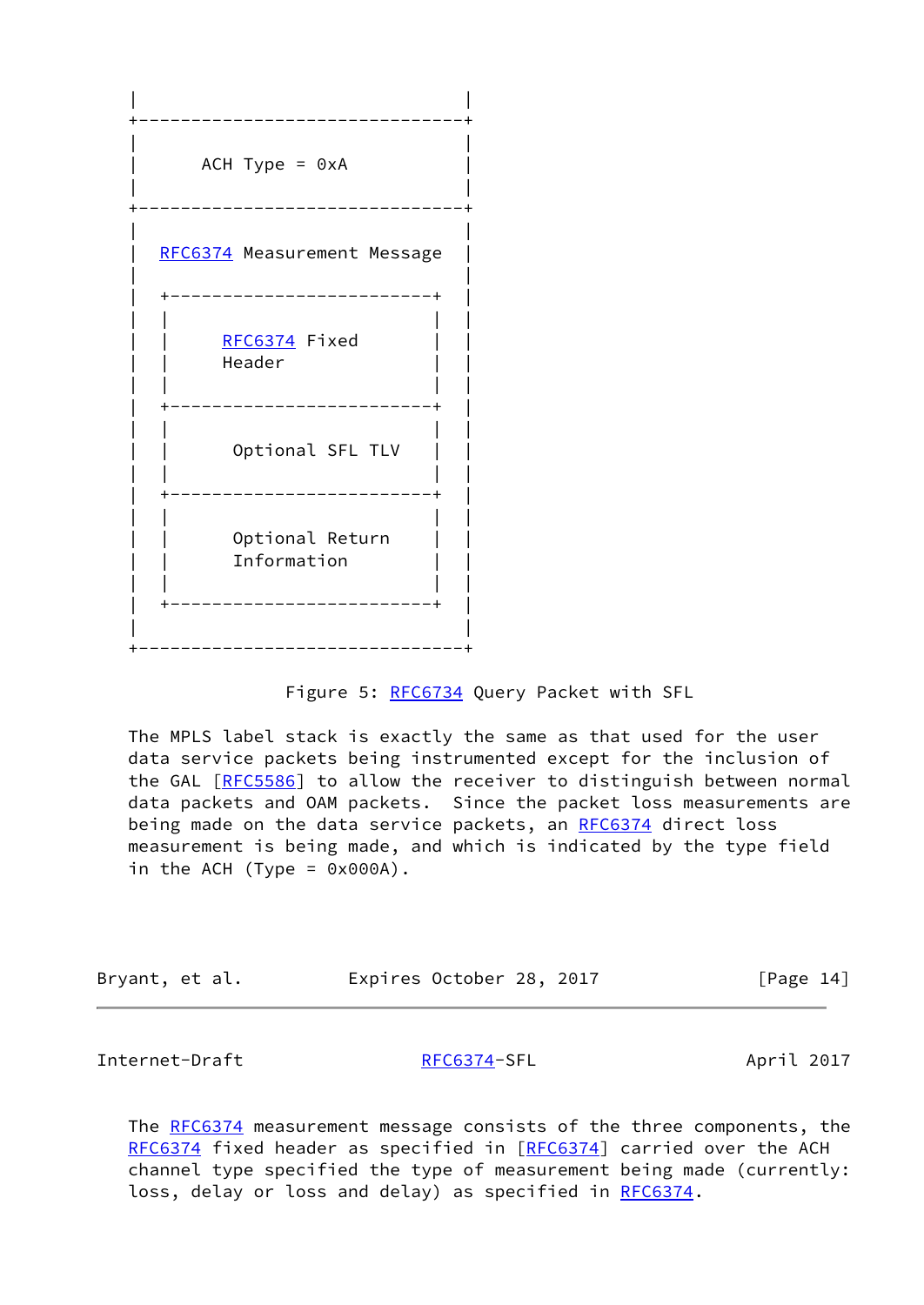Two optional TLVs MAY also be carried if needed. The first is the SFL TLV specified in [Section 9.1](#page-16-0). This is used to provide the implementation with a reminder of the SFL that was used to carry the [RFC6374](https://datatracker.ietf.org/doc/pdf/rfc6374) message. This is needed because a number of MPLS implementations do not provide the MPLS label stack to the MPLS OAM handler. This TLV is required if [RFC6374](https://datatracker.ietf.org/doc/pdf/rfc6374) messages are sent over UDP [\[RFC7876](https://datatracker.ietf.org/doc/pdf/rfc7876)]. This TLV MUST be included unless, by some method outside the scope of this document, it is known that this information is not needed by the [RFC6374](https://datatracker.ietf.org/doc/pdf/rfc6374) Responder.

 The second set of information that may be needed is the return information that allows the responder send the [RFC6374](https://datatracker.ietf.org/doc/pdf/rfc6374) response to the Querier. This is not needed if the response is requested in-band and the MPLS construct being measured is a point to point LSP, but otherwise MUST be carried. The return address TLV is defined in [RFC6378](https://datatracker.ietf.org/doc/pdf/rfc6378) and the optional UDP Return Object is defined in [\[RFC7876](https://datatracker.ietf.org/doc/pdf/rfc7876)].

### <span id="page-16-0"></span>[9.1](#page-16-0). [RFC6374](https://datatracker.ietf.org/doc/pdf/rfc6374) SFL TLV

 Editor's Note we need to review the following in the light of further thoughts on the associated signaling protocol(s). I am fairly confident that we need all the fields other than SFL Batch and SFL Index. The Index is useful in order to map between the label and information associated with the FEC. The batch is part of the lifetime management process.

The required [RFC6374](https://datatracker.ietf.org/doc/pdf/rfc6374) SFL TLV is shown in Figure 6. This contains the SFL that was carried in the label stack, the FEC that was used to allocate the SFL and the index into the batch of SLs that were allocated for the FEC that corresponds to this SFL.

0 1 2 3 0 1 2 3 4 5 6 7 8 9 0 1 2 3 4 5 6 7 8 9 0 1 2 3 4 5 6 7 8 9 0 1 +-+-+-+-+-+-+-+-+-+-+-+-+-+-+-+-+-+-+-+-+-+-+-+-+-+-+-+-+-+-+-+-+ | Type | Length |MBZ| SFL Batch | SFL Index | +-+-+-+-+-+-+-+-+-+-+-+-+-+-+-+-+-+-+-+-+-+-+-+-+-+-+-+-+-+-+-+-+ | Reserved | Reserved | +-+-+-+-+-+-+-+-+-+-+-+-+-+-+-+-+-+-+-+-+-+-+-+-+-+-+-+-+-+-+-+-+  $\begin{bmatrix} 1 & 1 & 1 & 1 \ 1 & 1 & 1 & 1 \ 1 & 1 & 1 & 1 \ 1 & 1 & 1 & 1 \ 1 & 1 & 1 & 1 \ 1 & 1 & 1 & 1 \ 1 & 1 & 1 & 1 \ 1 & 1 & 1 & 1 \ 1 & 1 & 1 & 1 \ 1 & 1 & 1 & 1 \ 1 & 1 & 1 & 1 \ 1 & 1 & 1 & 1 \ 1 & 1 & 1 & 1 \ 1 & 1 & 1 & 1 \ 1 & 1 & 1 & 1 \ 1 & 1 & 1 & 1 \ 1 & 1 & 1 & 1 \ 1 & 1 & 1 &$  . . +-+-+-+-+-+-+-+-+-+-+-+-+-+-+-+-+-+-+-+-+-+-+-+-+-+-+-+-+-+-+-+-+

Figure 6: SFL TLV

Bryant, et al. Expires October 28, 2017 [Page 15]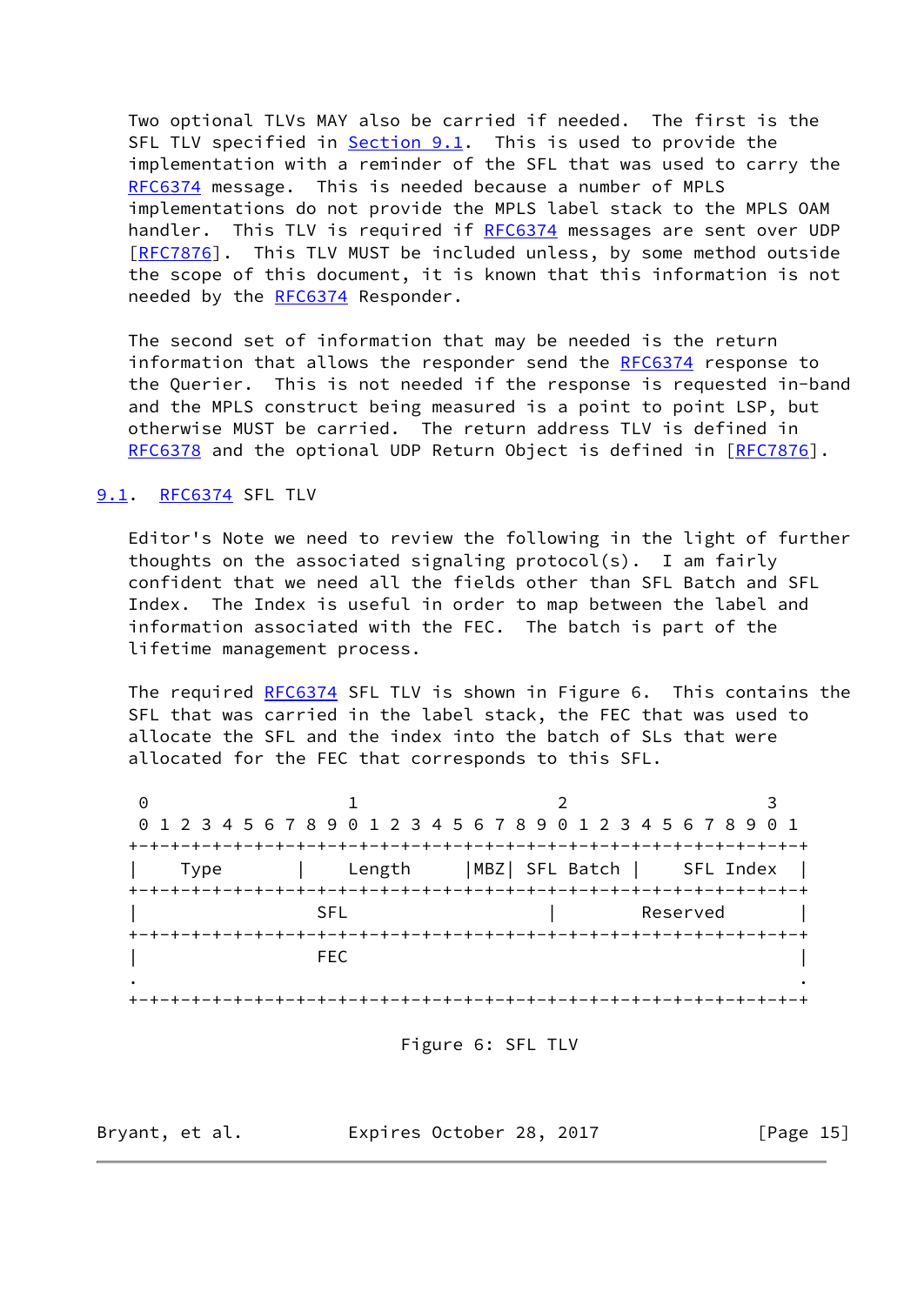<span id="page-17-1"></span>Where:

- Type Type is set to Synonymous Flow Label (SFL-TLV).
- Length The length of the TLV as specified in [RFC6374](https://datatracker.ietf.org/doc/pdf/rfc6374).
- MBZ MUST be sent as zero and ignored on receive.
- SFL Batch The SFL batch that this SFL was allocated as part of see [\[I-D.bryant-mpls-sfl-control](#page-19-4)]
- SPL Index The index into the list of SFLs that were assigned against the FEC that corresponds to the SFL.
- SFL The SFL used to deliver this packet. This is an MPLS label which is a component of a label stack entry as defined in Section [2.1 of \[RFC3032\]](https://datatracker.ietf.org/doc/pdf/rfc3032#section-2.1).
- Reserved MUST be sent as zero and ignored on receive.
- FEC The Forwarding Equivalence Class that was used to request this SFL. This is encoded as per Section 3.4.1 of TBD

 This information is needed to allow for operation with hardware that discards the MPLS label stack before passing the remainder of the stack to the OAM handler. By providing both the SFL and the FEC plus index into the array of allocated SFLs a number of implementation types are supported.

<span id="page-17-0"></span>[10.](#page-17-0) Applicability to Pro-active and On-demand Measurement

 A future version of the this document will discuss the applicability of the various methods to pro-active and on-demand Measurement.

<span id="page-17-2"></span>[11.](#page-17-2) [RFC6374](https://datatracker.ietf.org/doc/pdf/rfc6374) Combined Loss-Delay Measurement

 This mode of operation is not currently supported by this specification.

<span id="page-17-3"></span>[12.](#page-17-3) Privacy Considerations

 The inclusion of originating and/or flow information in a packet provides more identity information and hence potentially degrades the privacy of the communication. Whilst the inclusion of the additional granularity does allow greater insight into the flow characteristics it does not specifically identify which node originated the packet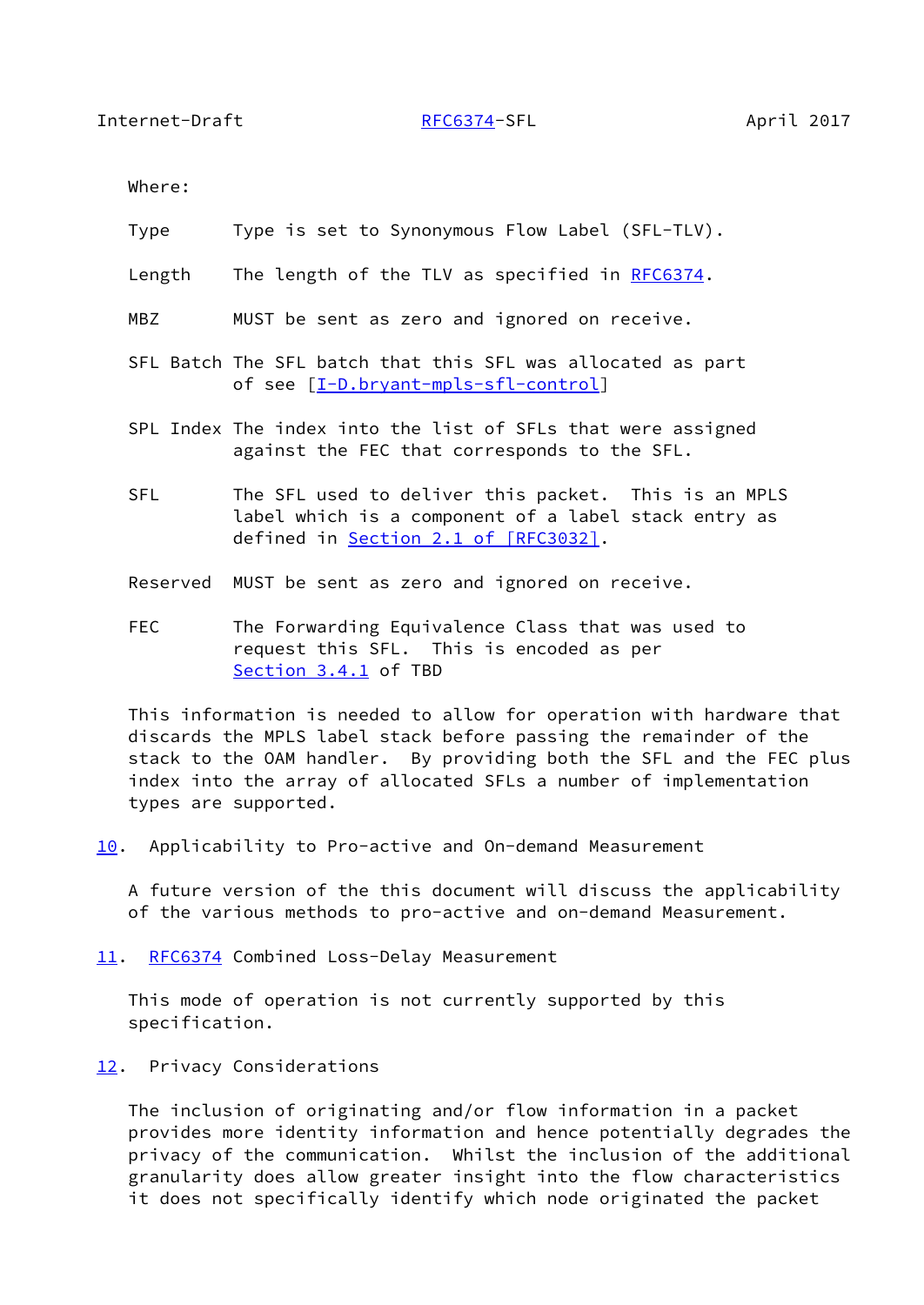other than by inspection of the network at the point of ingress, or

| Bryant, et al. | Expires October 28, 2017 |  | [Page 16] |
|----------------|--------------------------|--|-----------|
|----------------|--------------------------|--|-----------|

<span id="page-18-1"></span>Internet-Draft [RFC6374-](https://datatracker.ietf.org/doc/pdf/rfc6374)SFL April 2017

 inspection of the control protocol packets. This privacy threat may be mitigated by encrypting the control protocol packets, regularly changing the synonymous labels and by concurrently using a number of such labels.

<span id="page-18-0"></span>[13.](#page-18-0) Security Considerations

The issue noted in  $Section 5$  is a security consideration. There are no other new security issues associated with the MPLS dataplane. Any control protocol used to request SFLs will need to ensure the legitimacy of the request.

<span id="page-18-2"></span>[14.](#page-18-2) IANA Considerations

<span id="page-18-3"></span>[14.1](#page-18-3). Allocation of PW Associated Channel Type

As per the IANA considerations in [[RFC5586](https://datatracker.ietf.org/doc/pdf/rfc5586)], IANA is requested to allocate the following Channel Type in the "PW Associated Channel Type" registry:

|     | Value Description                         | TLV Follows Reference |      |
|-----|-------------------------------------------|-----------------------|------|
| TBD | RFC6374 Bucket Jitter Measurement         | No.                   | This |
| TBD | RFC6374 Multi-Packet Delay<br>Measurement | No.                   | This |
| TBD | RFC6374 Average Delay Measurement         | No                    | This |

<span id="page-18-4"></span>[14.2](#page-18-4). MPLS Loss/Delay TLV Object

 IANA is request to allocate a new TLV from the 0-127 range on the MPLS Loss/Delay Measurement TLV Object Registry:

|  | Type Description          | Reference |
|--|---------------------------|-----------|
|  |                           |           |
|  | TBD Synonymous Flow Label | This      |

A value of 4 is recommended.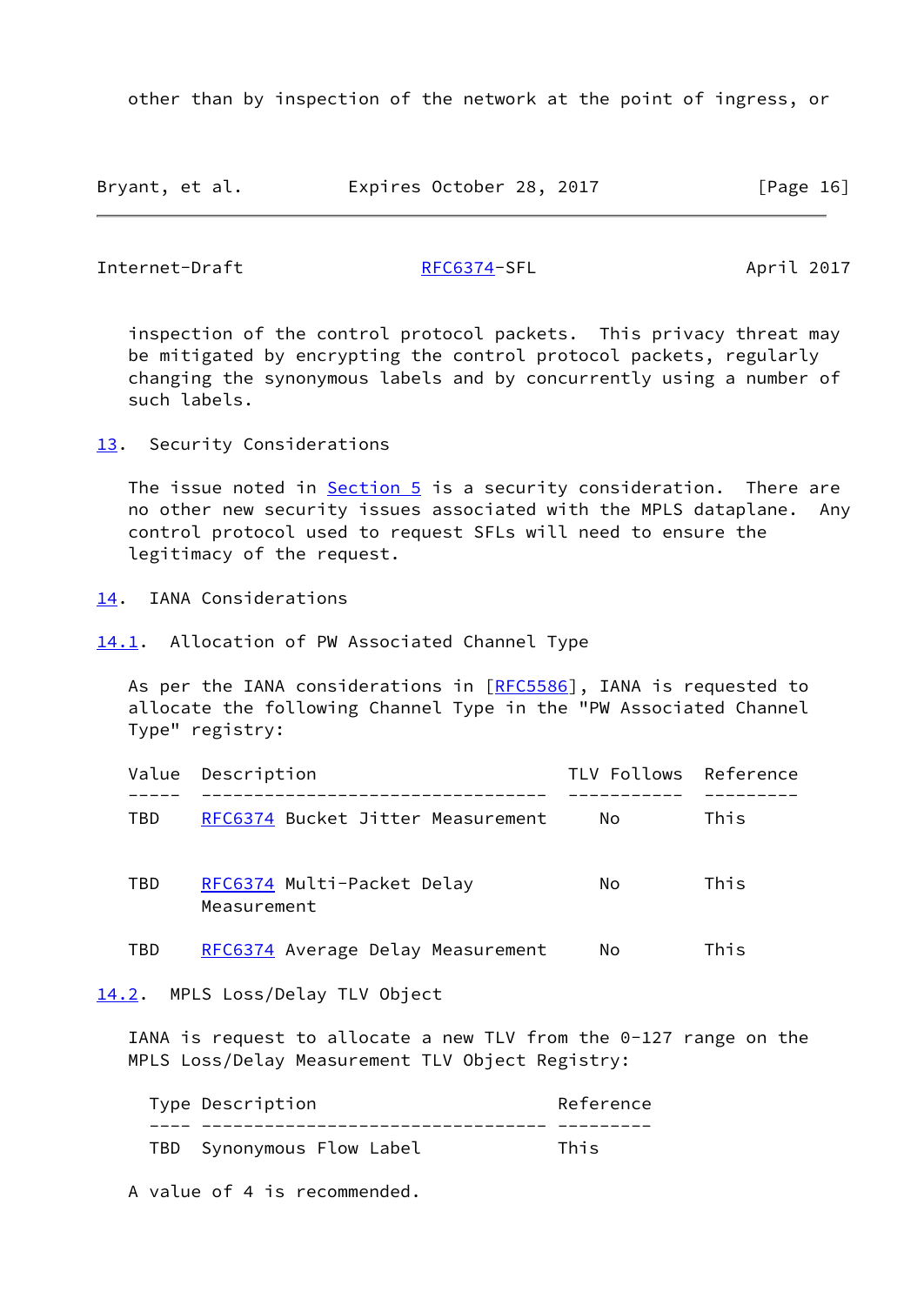### <span id="page-19-0"></span>[15.](#page-19-0) References

<span id="page-19-1"></span>[15.1](#page-19-1). Normative References

| Bryant, et al. | Expires October 28, 2017 | [Page 17] |
|----------------|--------------------------|-----------|

<span id="page-19-3"></span>Internet-Draft [RFC6374-](https://datatracker.ietf.org/doc/pdf/rfc6374)SFL April 2017

- [RFC2119] Bradner, S., "Key words for use in RFCs to Indicate Requirement Levels", [BCP 14](https://datatracker.ietf.org/doc/pdf/bcp14), [RFC 2119](https://datatracker.ietf.org/doc/pdf/rfc2119), DOI 10.17487/RFC2119, March 1997, <<http://www.rfc-editor.org/info/rfc2119>>.
- [RFC3032] Rosen, E., Tappan, D., Fedorkow, G., Rekhter, Y., Farinacci, D., Li, T., and A. Conta, "MPLS Label Stack Encoding", [RFC 3032](https://datatracker.ietf.org/doc/pdf/rfc3032), DOI 10.17487/RFC3032, January 2001, <<http://www.rfc-editor.org/info/rfc3032>>.
- [RFC5586] Bocci, M., Ed., Vigoureux, M., Ed., and S. Bryant, Ed., "MPLS Generic Associated Channel", [RFC 5586](https://datatracker.ietf.org/doc/pdf/rfc5586), DOI 10.17487/RFC5586, June 2009, <<http://www.rfc-editor.org/info/rfc5586>>.
- [RFC6374] Frost, D. and S. Bryant, "Packet Loss and Delay Measurement for MPLS Networks", [RFC 6374,](https://datatracker.ietf.org/doc/pdf/rfc6374) DOI 10.17487/RFC6374, September 2011, <<http://www.rfc-editor.org/info/rfc6374>>.
- [RFC7876] Bryant, S., Sivabalan, S., and S. Soni, "UDP Return Path for Packet Loss and Delay Measurement for MPLS Networks", [RFC 7876,](https://datatracker.ietf.org/doc/pdf/rfc7876) DOI 10.17487/RFC7876, July 2016, <<http://www.rfc-editor.org/info/rfc7876>>.
- <span id="page-19-4"></span><span id="page-19-2"></span>[15.2](#page-19-2). Informative References
	- [I-D.bryant-mpls-sfl-control]

 Bryant, S., Swallow, G., and S. Sivabalan, "MPLS Flow Identification Considerations", [draft-bryant-mpls-sfl](https://datatracker.ietf.org/doc/pdf/draft-bryant-mpls-sfl-control-01) [control-01](https://datatracker.ietf.org/doc/pdf/draft-bryant-mpls-sfl-control-01) (work in progress), March 2017.

[I-D.bryant-mpls-sfl-framework]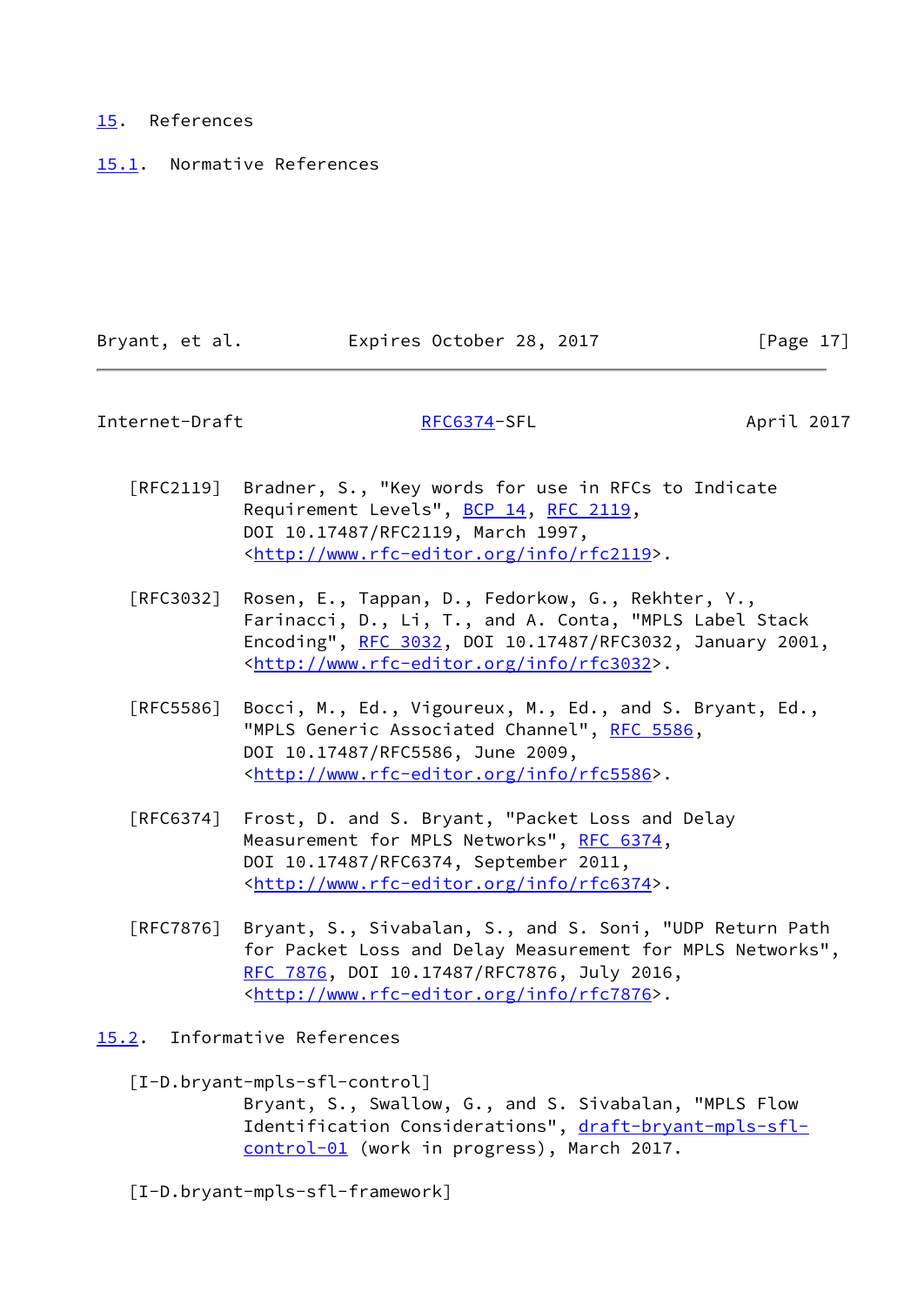Bryant, S., Chen, M., Li, Z., Swallow, G., Sivabalan, S., and G. Mirsky, "Synonymous Flow Label Framework", [draft](https://datatracker.ietf.org/doc/pdf/draft-bryant-mpls-sfl-framework-04) [bryant-mpls-sfl-framework-04](https://datatracker.ietf.org/doc/pdf/draft-bryant-mpls-sfl-framework-04) (work in progress), April 2017.

<span id="page-20-2"></span>[I-D.chen-ippm-coloring-based-ipfpm-framework]

 Chen, M., Zheng, L., Mirsky, G., Fioccola, G., and T. Mizrahi, "IP Flow Performance Measurement Framework", [draft-chen-ippm-coloring-based-ipfpm-framework-06](https://datatracker.ietf.org/doc/pdf/draft-chen-ippm-coloring-based-ipfpm-framework-06) (work in progress), March 2016.

| Bryant, et al. | Expires October 28, 2017<br>[Page 18] |
|----------------|---------------------------------------|
|----------------|---------------------------------------|

<span id="page-20-0"></span>Internet-Draft [RFC6374-](https://datatracker.ietf.org/doc/pdf/rfc6374)SFL April 2017

<span id="page-20-3"></span> [I-D.ietf-ippm-alt-mark] Fioccola, G., Capello, A., Cociglio, M., Castaldelli, L., Chen, M., Zheng, L., Mirsky, G., and T. Mizrahi,

 "Alternate Marking method for passive performance monitoring", [draft-ietf-ippm-alt-mark-04](https://datatracker.ietf.org/doc/pdf/draft-ietf-ippm-alt-mark-04) (work in progress), March 2017.

[I-D.ietf-mpls-flow-ident]

 Bryant, S., Pignataro, C., Chen, M., Li, Z., and G. Mirsky, "MPLS Flow Identification Considerations", [draft](https://datatracker.ietf.org/doc/pdf/draft-ietf-mpls-flow-ident-04) [ietf-mpls-flow-ident-04](https://datatracker.ietf.org/doc/pdf/draft-ietf-mpls-flow-ident-04) (work in progress), February 2017.

<span id="page-20-1"></span>[I-D.tempia-ippm-p3m]

 Capello, A., Cociglio, M., Fioccola, G., Castaldelli, L., and A. Bonda, "A packet based method for passive performance monitoring", [draft-tempia-ippm-p3m-03](https://datatracker.ietf.org/doc/pdf/draft-tempia-ippm-p3m-03) (work in progress), March 2016.

 [RFC3270] Le Faucheur, F., Wu, L., Davie, B., Davari, S., Vaananen, P., Krishnan, R., Cheval, P., and J. Heinanen, "Multi- Protocol Label Switching (MPLS) Support of Differentiated Services", [RFC 3270](https://datatracker.ietf.org/doc/pdf/rfc3270), DOI 10.17487/RFC3270, May 2002, <<http://www.rfc-editor.org/info/rfc3270>>.

 [RFC5921] Bocci, M., Ed., Bryant, S., Ed., Frost, D., Ed., Levrau, L., and L. Berger, "A Framework for MPLS in Transport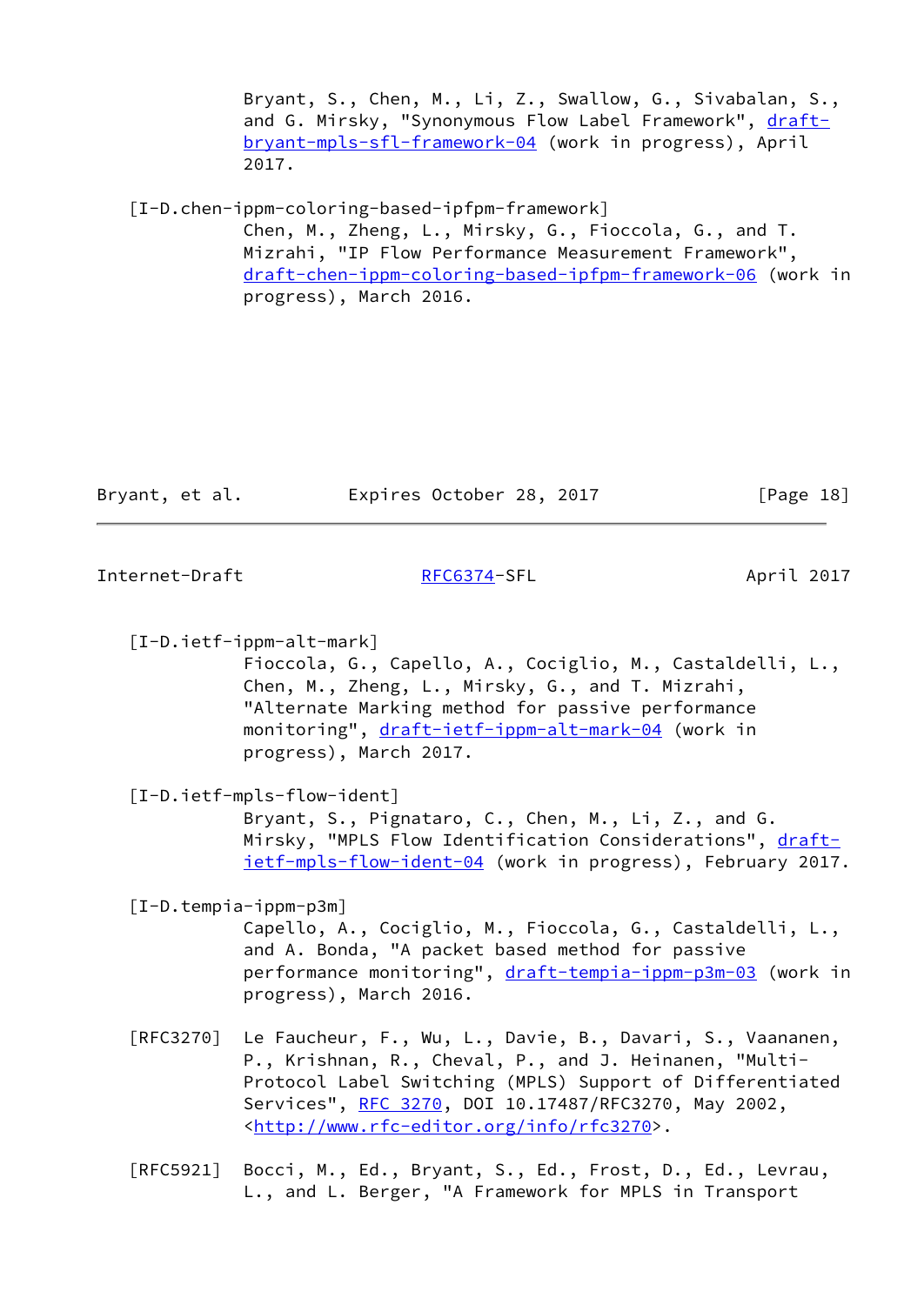Networks", [RFC 5921](https://datatracker.ietf.org/doc/pdf/rfc5921), DOI 10.17487/RFC5921, July 2010, <<http://www.rfc-editor.org/info/rfc5921>>.

Authors' Addresses

 Stewart Bryant Huawei

Email: stewart.bryant@gmail.com

 Mach Chen Huawei

Email: mach.chen@huawei.com

 Zhenbin Li Huawei

Email: lizhenbin@huawei.com

| Expires October 28, 2017<br>Bryant, et al. |  | [Page 19] |
|--------------------------------------------|--|-----------|
|--------------------------------------------|--|-----------|

Internet-Draft [RFC6374-](https://datatracker.ietf.org/doc/pdf/rfc6374)SFL April 2017

 George Swallow Cisco Systems

Email: swallow.ietf@gmail.com

 Siva Sivabalan Cisco Systems

Email: msiva@cisco.com

 Gregory Mirsky ZTE Corp.

Email: gregimirsky@gmail.com

Giuseppe Fioccola